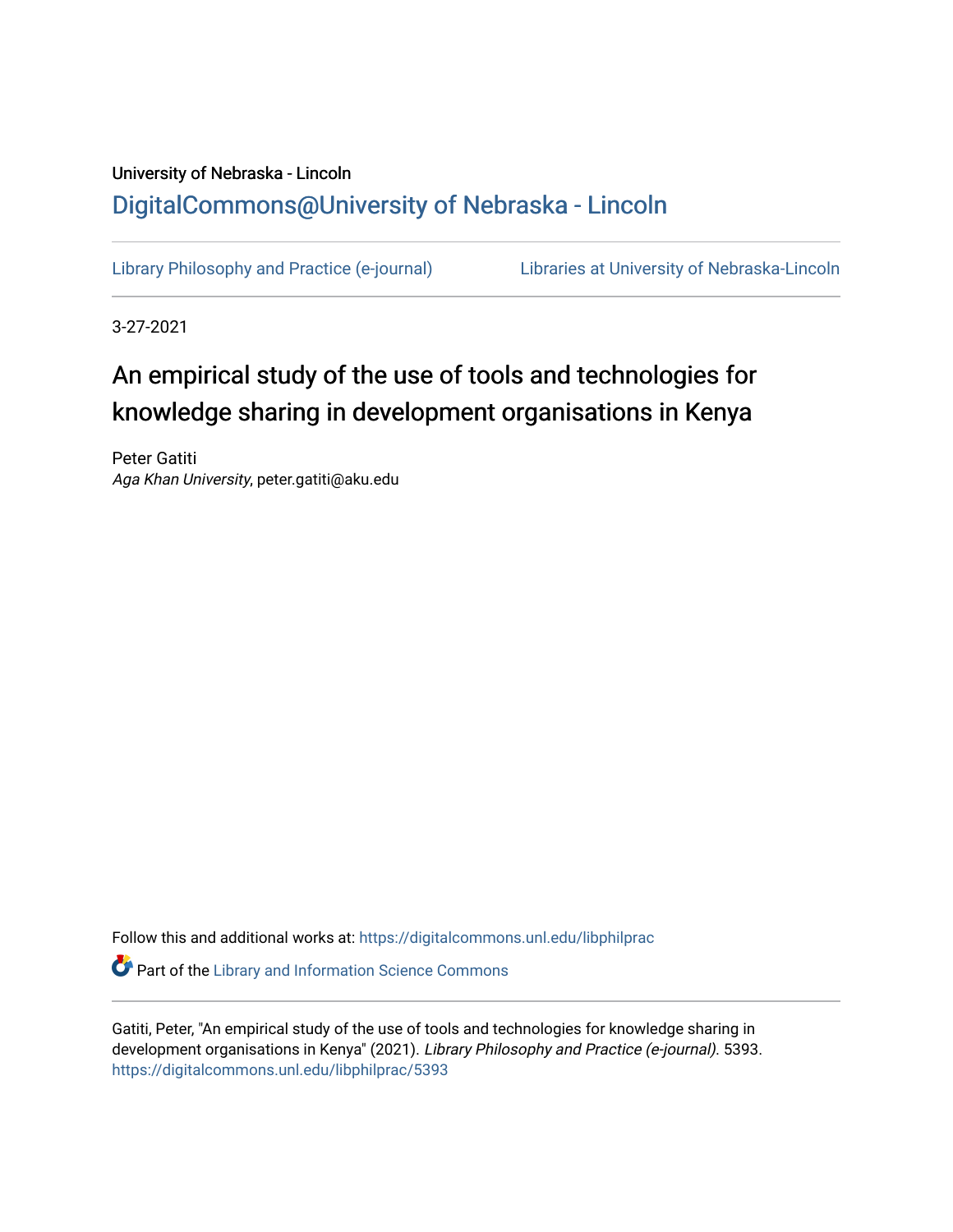# **An empirical study of the use of tools and technologies for knowledge sharing in development organisations in Kenya**

## **Abstract:**

This paper presents findings from research conducted with development organisations in Kenya, concentrating on using ICT tools and technologies for knowledge sharing. Development organisations of different sizes and operating in various sectors were examined in a large-scale online survey. The study examines the application of a set of technologies, including ICT tools, social media tools, and collaborative tools. The study also considered the strategies employed by the development organisations in enhancing knowledge sharing. The data collected was in quantitative form, and therefore the analysis followed quantitative techniques, including descriptive and inferential statistics.

Findings revealed that technology supports the knowledge processes of extraction, sharing and dissemination. However, technology impacts knowledge processes differently depending on the size of the organisation. The results indicate that different technologies are used to support different phases of the SECI model. Development practitioners use ICTs for various purposes, including preserving, accessing, storing, documenting and gathering knowledge.

This study contributes to the literature on ICT based development knowledge. The study contributes to understanding the barriers and enablers that development practitioners experience while using ICTs for knowledge sharing. The study is significant to the development practitioners in the developing world for understanding how to enhance knowledge sharing through technology.

**Keywords:** Knowledge sharing, knowledge management, development organisations, ICTs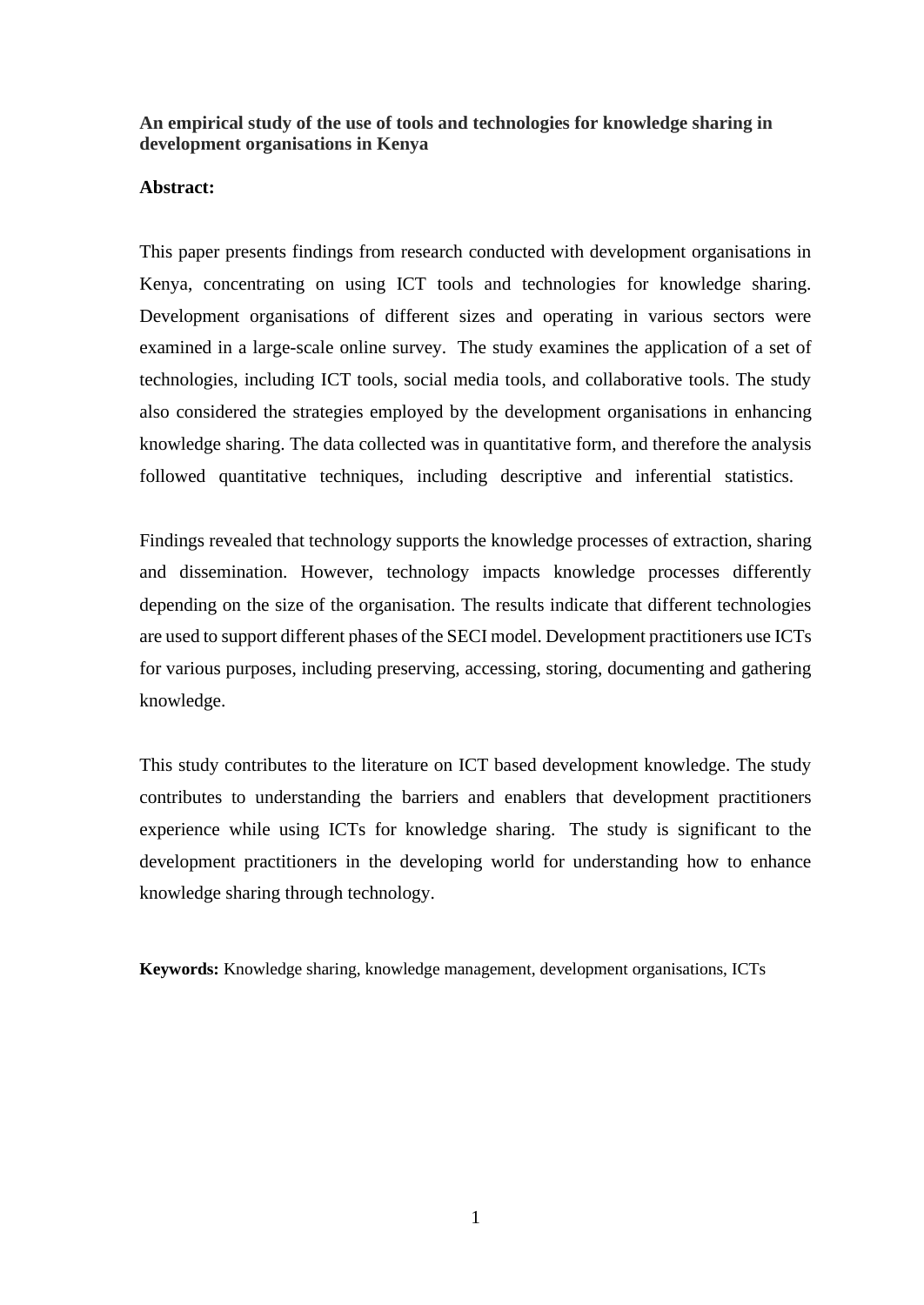#### **1. Introduction**

Development organisations can be described as non-governmental organisations established to serve the interest of the public, such as community assistance, education, science, literary, or religious (Carroll, 2018). Kitonga (2016) pointed out that non-for-profit organisations are self-governing private organisations that make no profit for owners or members. For this study, development organisations are considered as organisations doing non-for-profit work.

Development organisations are founded on the assumption that the market is not adequate, and there are critical parts of the social world, which the profit-making organisations are not designed to support or enhance, like poverty eradication and social well-being (Marchant, 2017). In Kenya, the development sector includes a diverse grouping of institutions including, small welfare and community-based associations to big and secular social-economic institutions (Kanyinga and Mitullah, 2007). In this study, the Directory of Development Organisations was used as the sampling frame. This directory categorises organisations in nine groups: international organisations, civil society organisations, government institutions, finance institutions, training and research centres, private sector support organisations, development consulting firms, information providers and grant makers (Directory of development organisations, 2019).

The number of development organisations in Kenya has significantly grown since independence. Registration records of development organisations show that by 2005 there were about 350,000 non-profit organisations in Kenya (Kanyinga and Mitullah, 2007). Kitonga (2016) noted that not-for-profits have been among the fastest-growing organisations across the world. In terms of financial presence, non-profit organisations have made a significant contribution to the Gross Domestic Product (GDP). In 2000, for instance, the non-profit-making sector in Kenya accounted for approximately US\$270 million in expenditure, which was equal to 2.5% of the GDP (Kanyinga and Mitullah, 2007). Kitonga (2016) also pointed out the financial muscles of development organisations, noting that some of the world's non-profit organisations have huge budgets even more prominent than those of their host nations. In Kenya, non-for-profit organisations contribute immensely to job creation as this sector employs close to half as many workers as the public sector. As Kanyinga and Mitullah (2007), more than half of non-for-profit organisations' mission is to improve the community social and economic well-being and development.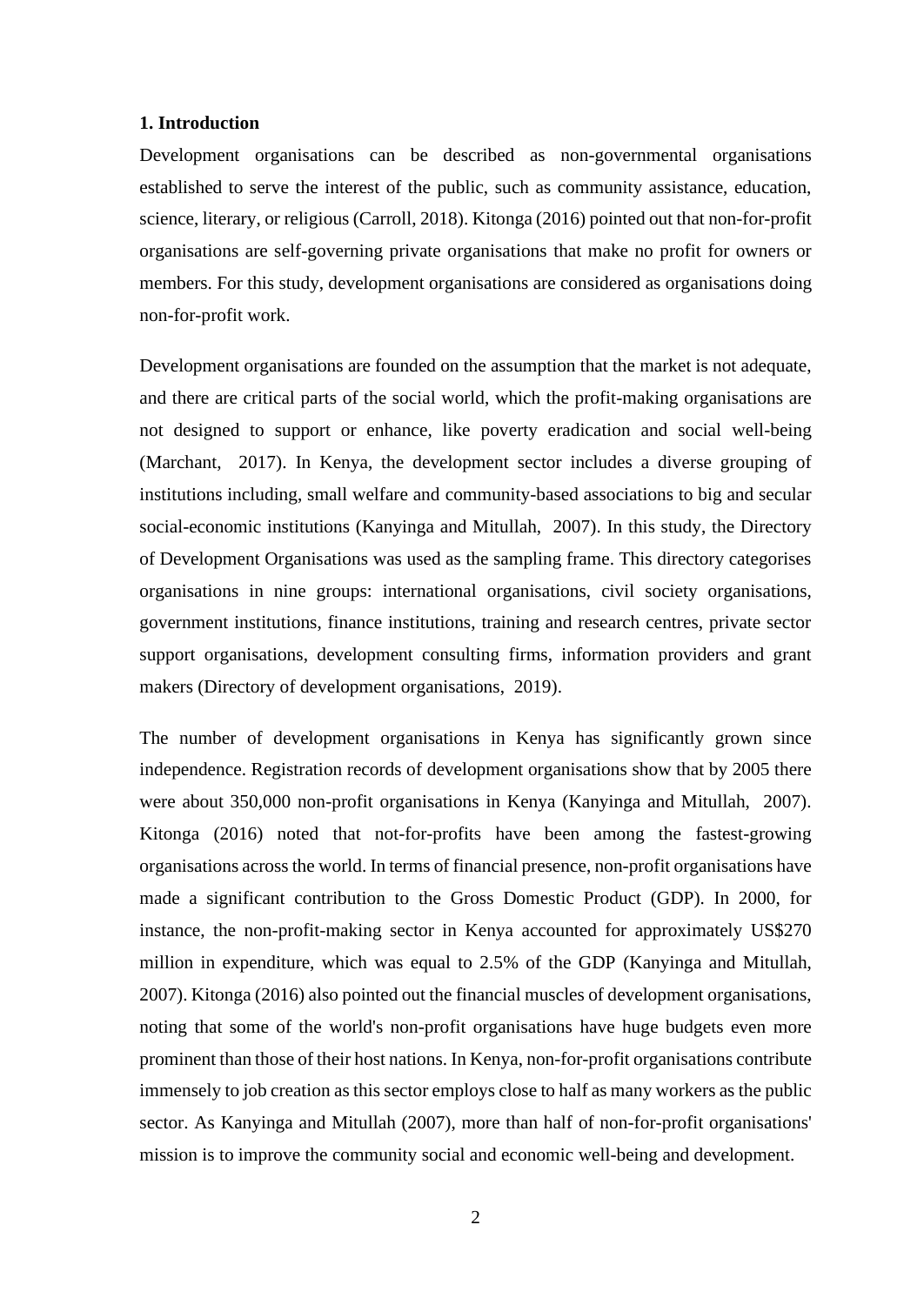According to Kipkosgei, Kang, & Choi (2020), the changing competitive environment calls for development organisations to remain relevant and become self-sustainable. This can be attained through a number of initiatives key among them utilisation of knowledge-based initiatives and embracing intangible resources such as knowledge sharing. However, sharing knowledge and especially in the development sector, is challenging as development organisations operate in complex environments (DFID, 2014). Knowledge sharing in such settings is complex as sustainable development implies social change, which is inherently complicated (Hearn et al., 2011). Additionally, enhancing knowledge sharing in organisations is quite challenging since employees are hesitant to share their valuable knowledge with colleagues (Berraies et al., 2020).

Although various developed countries have implemented knowledge management programmes, most sub-Saharan African countries are yet to commence knowledge management initiatives (Ondari-Okemwa and Smith, 2009). Research on knowledge sharing is also limited, as most scholars focus on other knowledge management processes (Al-Kurdi, El-Haddadeh and Eldabi, 2018). It is also notable that there is limited research focusing on knowledge sharing among development organisations as the majority of the studies concentrate on knowledge sharing in profit-making organisations.

Previous studies have sought to demonstrate an association between knowledge sharing and organisational performance (Davenport and Prusak, 1998, Massey et al., 2002, Nonaka, 1994). Several studies examined the correlation between knowledge sharing and ICT in the academic arena and by practitioners. However, most existing literature appears to have been derived from business organisations' experiences rather than those of development organisations. Thus, the development sector requires an examination of the application of ICTs in improving knowledge sharing processes to guide the development of appropriate knowledge sharing strategies for this sector. Besides, the majority of knowledge sharing research is based on experiences from developed countries (Tong and Shaikh, 2010). This paper bridges this gap by examining how development organisations operating in low and middle-income countries such as Kenya may apply ICT based knowledge sharing tools in their local context.

Various models have been used to study knowledge sharing in organisations. One of the most common models is the SECI model of knowledge creation that explains how tacit and explicit knowledge is converted into organisational knowledge (Nonaka & Takeuchi,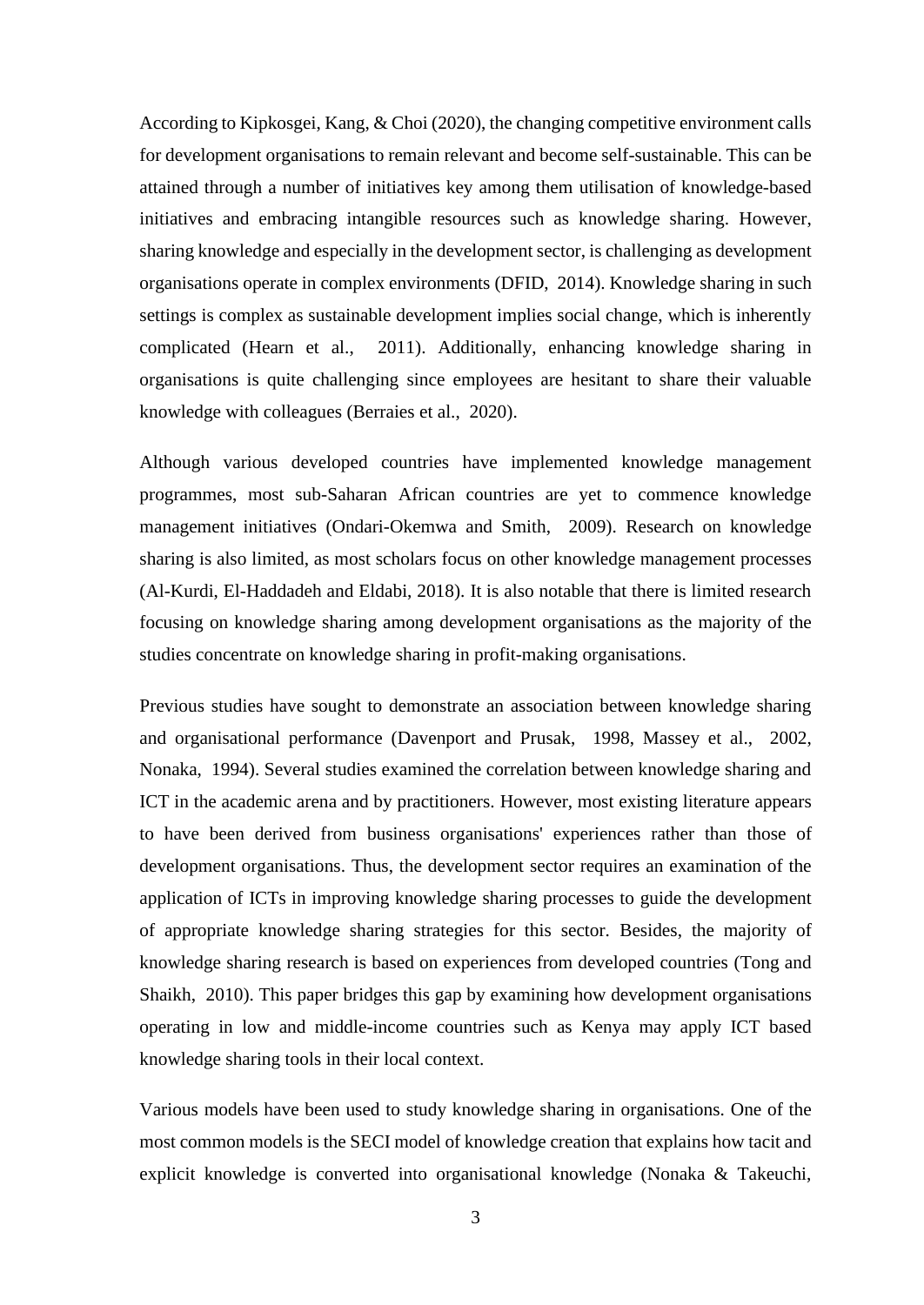1995). This model distinguishes four knowledge dimensions: socialisation, externalisation, combination, and internalisation. Although the SECI model was first proposed in business organisations, it has also been applied to assess the role of ICT in knowledge management processes. For example, Sian Lee and Kelkar (2013) used different dimensions of the SECI model to examine the perceptions of knowledge management professionals regarding using ICTs to support knowledge sharing. The SECI model has also been used to investigate knowledge creation in regional networks, study the social networking and knowledge creation capabilities in online forums, assess knowledge sharing in indigenous communities and study motivational aspects in cross-organisational settings (Harmaakorpi and Melkas (2005), Chalkiti and Sigala (2008), Lwoga et al. (2011). Other knowledge sharing models include the ripple model, which assesses knowledge through activities realised, the capital created, practice changes and performance improvements (Hulsebosch et al., 2009). The causal model is a knowledge management framework that starts with intangible assets and then describes the action affected by that asset and the valuable result (Talisayon, 2009). The study used the SECI model to explore how technology has changed knowledge sharing practices and how technology should be further developed to support knowledge sharing initiatives. The SECI model was adopted because it has been internationally accepted both in the academic and practitioners' world (Von Krogh et al., 2000).

The contribution of research to the body of knowledge is governed by the extent to which the scholarly output adds to existing scholarly research in the field of study, informs policy, informs practice and can drive policy improvements in the area (Creswell, 2016). This research contributes to both theoretical and practical bodies of knowledge. The practical contributions are specific to development organisations, whereas the theoretical contributions apply to organisations that wish to use ICT to improve their knowledgesharing processes.

Through examining the use of ICTs from the SECI perspective, the study helps to enrich the SECI model by examining how it can be made more effective in the face of technology. The study also contributes to the literature on developing a knowledge triangle, which is an emerging concept that seeks to enhance the use of knowledge in the development sector. The study examined the relationship between different actors through surveying development practitioners (n=331) and interviewing knowledge management practitioners  $(n=11)$  from selected development organisations  $(n=500)$ . The findings contribute to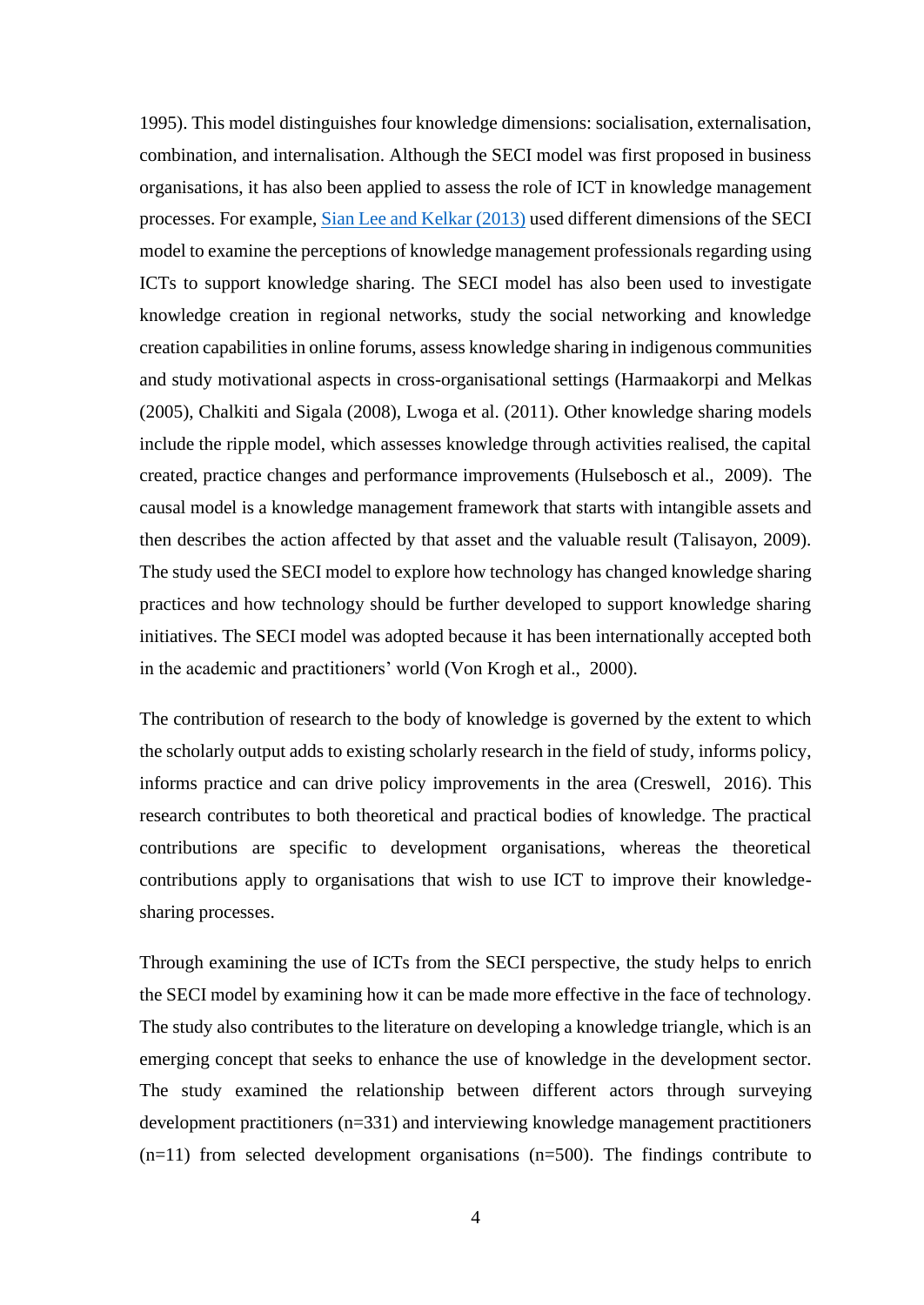identifying methods of good practice that other countries can use in sub-Saharan Africa to extract, share and disseminate development knowledge.

#### **2. Literature overview**

The literature on knowledge sharing in the development sector is not as rich compared to the business sector and other profit-making organisations. However, various studies have explored a range of knowledge sharing issues in the development sector (Ringel-Bickelmaier and Ringel, 2010, Van Der Meer et al., 2009, Talyarkhan et al., 2004, Cummings et al., 2003). For example, Cummings et al. (2003) examined knowledge sharing in online networks in the development sector and argued that knowledge and learning are essential to development organisations and development practitioners. Ringel-Bickelmaier and Ringel (2010) reviewed approaches taken by international organisations to foster knowledge sharing by examining leading development agencies' knowledge management practices. Talyarkhan et al. (2004) explored the challenges and lessons learnt from knowledge sharing initiatives in developing countries. They used a case study of a UK-basd non-government organisation, Intermediate Technology Development Group, to highlight the objectives, channels and contexts that distinguish development knowledge from knowledge sharing in the business sector. Van Der Meer et al. (2009) examined how organisations shared knowledge for sustainable development through conducting a content analysis of 129 sustainable development projects. Ragsdell and Jepson (2014) investigated the knowledge sharing activities of voluntary organisations.

ICTs are considered necessary in the dissemination of development knowledge (World Bank, 1998). ICTs also improve and accelerate the way information is shared (UNCTAD, 2012). Ofori-Dwumfuo and Kommey (2013) investigated the use of ICT tools in knowledge management in a Ghanaian state organisation and found that ICTs play an important role in gathering, documenting and preserving knowledge. As pointed out by Ryan and Prybutok (2001), ICTs help create, store, share and distribute organisational knowledge. ICT tools and technologies are considered to be important in knowledge sharing processes (Lakshman, 2007). However, the majority of ICT enabled knowledge sharing discussions in the literature stem from profit-making organisations, with limited application to development organisations' context. The following overview is on the use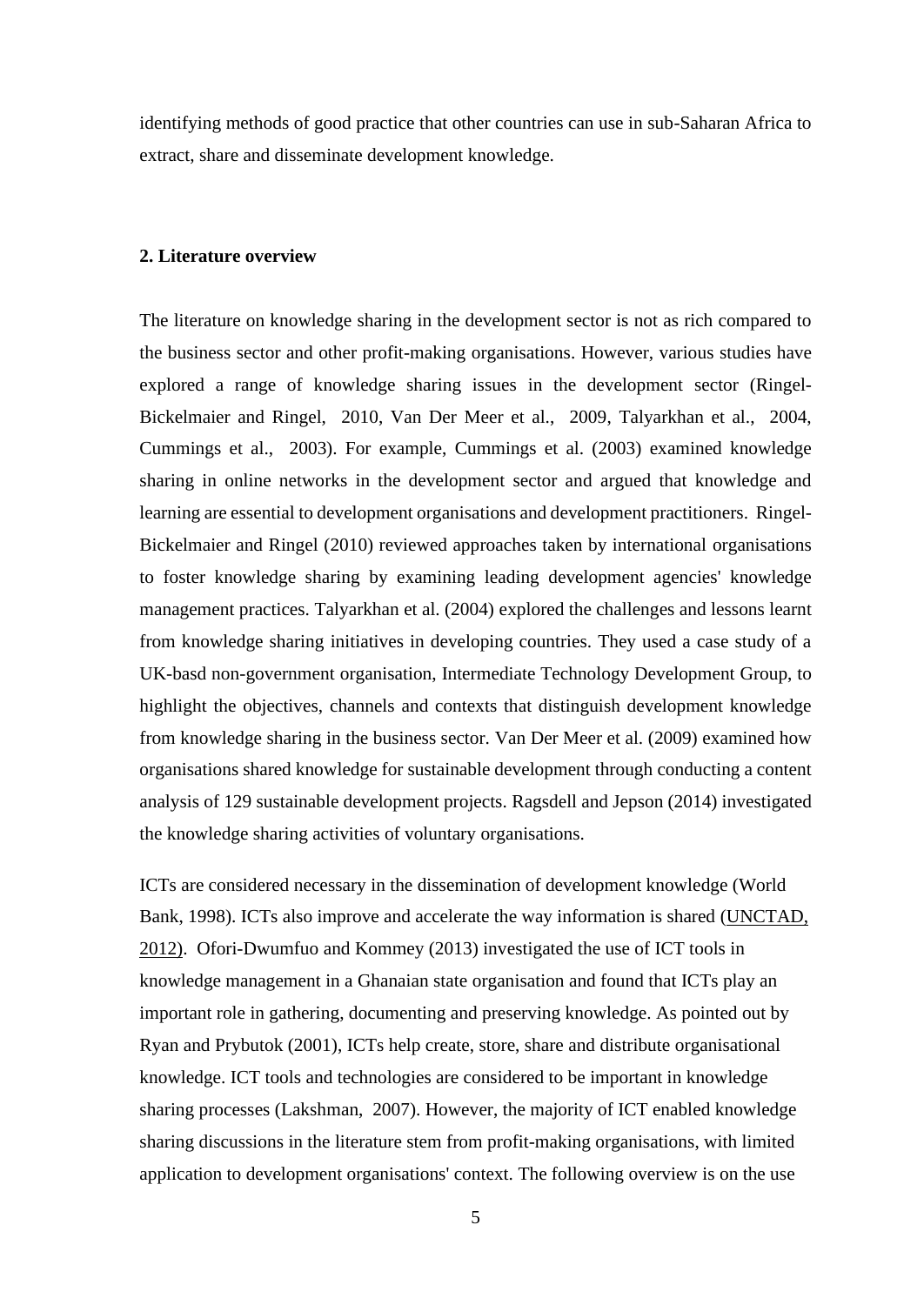of technologies for knowledge sharing, as discussed in the literature, followed by examples specifically from the development sector.

Although ICT is a major enabler of knowledge sharing, there are different schools of thought regarding its potential in facilitating knowledge sharing. Spingies (2010) examined how knowledge workers used ICTs to gather knowledge in rural communities and found that technology speed knowledge gathering and simplify information dissemination. Elias et al. (2006) assessed impediments to knowledge sharing in Africa and observed that knowledge management processes were hampered by poor infrastructure and inadequate information technology equipment. Dewah (2014) examined the use of ICT tools for promoting knowledge retention by three Southern Africa Development Community Organisations and recommended that to improve ICT use, organisations should enhance access to various technologies. An examination of knowledge sharing in leading development agencies revealed that effective dissemination of knowledge intertwined aid and impacted knowledge-based aid (McGrath and King, 2004).

Although various development actors have invested in knowledge generation, the focus on knowledge sharing and dissemination has been insufficient. Rossel-Cambier et al. (2007) argued that although knowledge generation is important, knowledge dissemination is more important, especially in the context of development organisations. Akude (2014) reviewed the literature on knowledge for development and recommended the establishment of an ICT-supported global network. Nakata et al. (2014) developed mechanisms of capturing, managing and disseminating indigenous knowledge for local communities. They revealed that it is challenging to manage indigenous knowledge in the digital environment.

Sian Lee and Kelkar (2013) examined the effectiveness of knowledge sharing mediums and found that organisations use various technologies, such as instant messaging, email, telephone and audio and video conferencing. Harvey and Mitchell (2012) explored the knowledge sharing mediums of four leading not-for-profit organisations in Africa and reported the key technologies used included email and Web 2.0 tools such as Skype, wikis and Delicious. In their study of knowledge management programmes in the United Nations, Carlucci et al. (2010) identified five knowledge sharing approaches: best practice toolkit, the after action review, the survey of practice, the end of assignment report and the handover note. The findings of that study revealed that the UN used ICT tools to exchange experiences and practices among peers.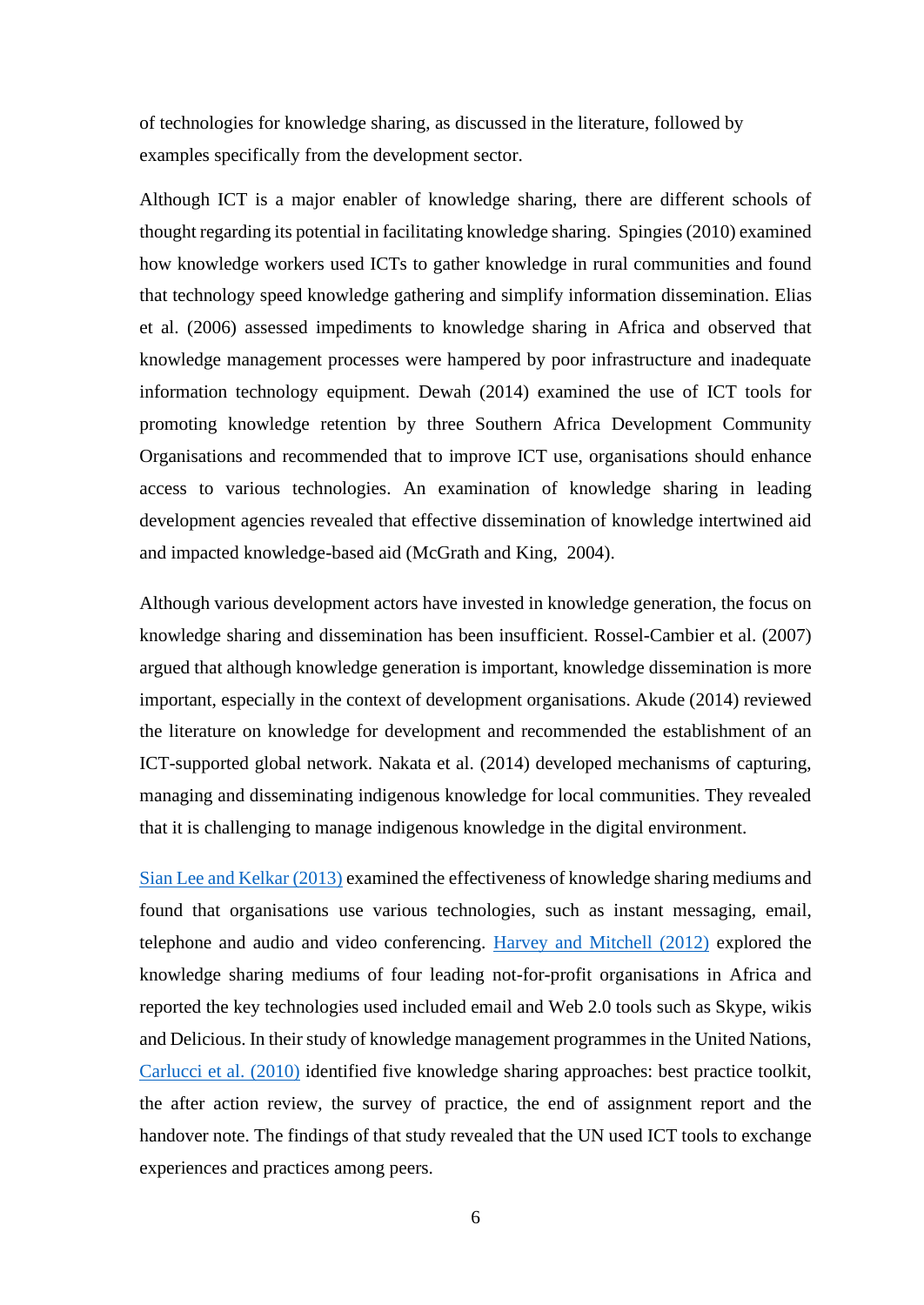Rao (2005) identified practical applications of knowledge management tools and technologies in the industry. Knowledge sharing tools used in various organisations included taxonomies, content management, groupware, portals, online communities of practice, social network analysis, storytelling, e-learning, wireless platforms, innovation management tools and inter-organisational knowledge sharing platforms. Van Baalen et al. (2005) examined factors that led to successful knowledge networks and identified communities of practice as a potentially useful approach. Other techniques identified were knowledge portals, databases, newsletters and information bulletins. Talyarkhan et al. (2004) investigated knowledge sharing channels used by international organisations and identified networks of practice, groupware products, shared systems, and face-to-face contact.

Staiger-Rivas et al. (2015) explored different knowledge sharing strategies used at the Consultative Group for International Agricultural Research (CGIAR) and found that electronic media was popular for social reporting. A study by the Canadian International Development Authority outlined the role of ICTs in knowledge building and identified effective access to knowledge. The recognised knowledge sharing mediums included peer assist, after action review, storytelling, mentoring, coaching, communities of practice, forums and meetings, workshops and knowledge fairs (CIDA, 2003).

Social media tools are also emerging as one of the preferred technologies for knowledge sharing. For example, Panahi et al. (2013) argued that tacit knowledge sharing limitations were likely to be minimised by the advent of web-based social tools. Zhao and Chen (2013) explored the features of knowledge sharing in different enterprises and concluded that Web 2.0 provided opportunities to measure tan organisation's knowledge sharing status

Although the literature on knowledge management in Kenya is not as rich, few studies have examined knowledge sharing in the development sector. For example, Mosoti and Masheka (2010) examined knowledge management practices in Kenya and Africa and their contribution to development. Muthamia (2017) examined factors that influenced knowledge management at the UN Women's Regional Office in Nairobi. Gichohi and Wario (2017) discussed elements that affected the implementation of knowledge management practices in health-based non-governmental organisations in Kenya. Sawe and Rotich (2017) investigated knowledge management's influence on service delivery at the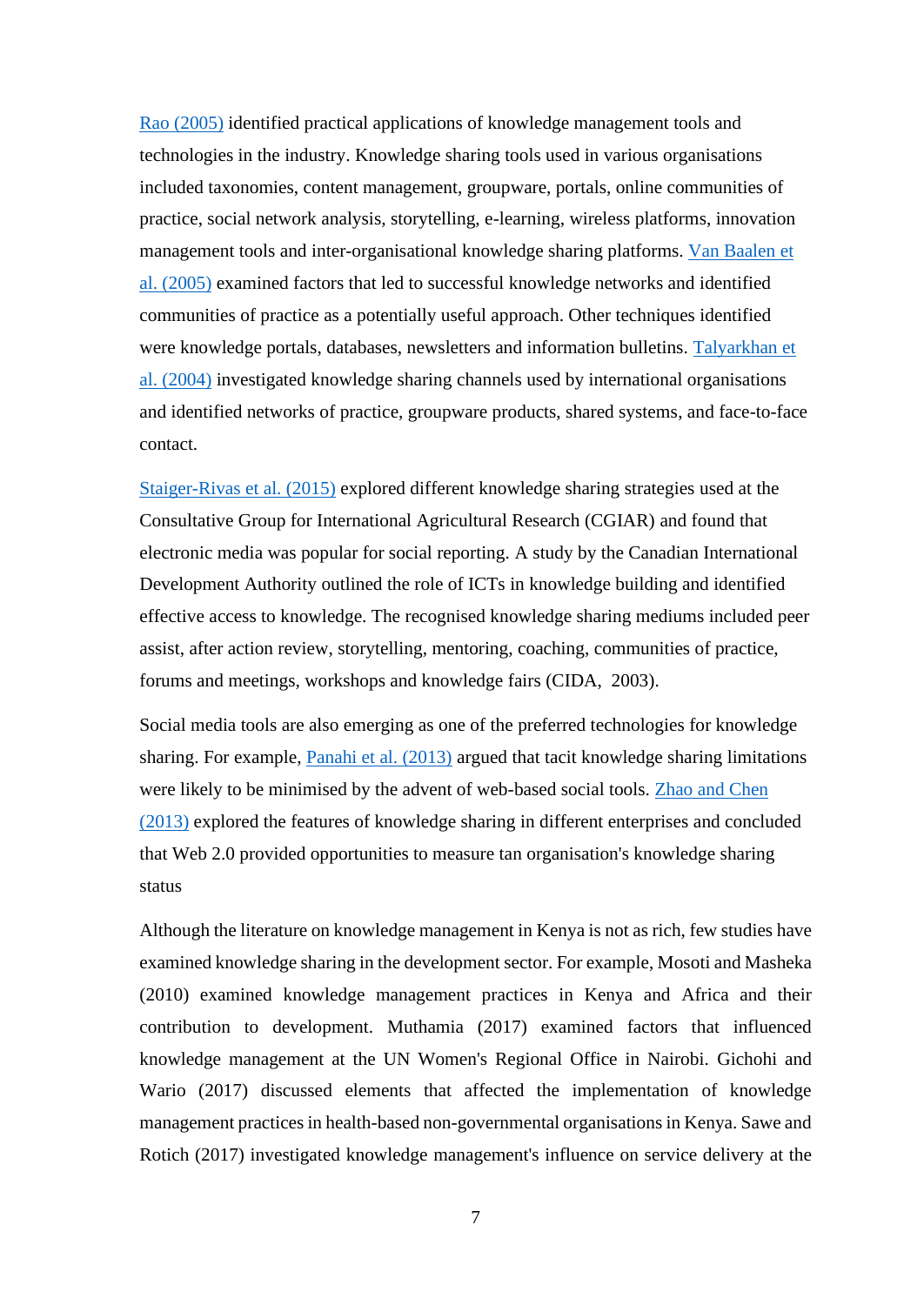Kenyan Anti-Counterfeit Agency. Nzui (2014) examined the role that ICT plays in enhancing knowledge management at the International Centre for Research in Agroforestry. Githua (2013) investigated knowledge management practices at selected non-profit health sector organisations in Nairobi. Another study evaluated using knowledge management tools in civil society organisations working in Kenya's health sector (Juma et al., 2015).

Overall, the reviewed studies draw attention to the status of knowledge sharing research in development organisations. Although few published studies were available, these studies confirmed the association between ICT and the processes of extracting, sharing and disseminating knowledge. However, the majority of the studies focused on for-profit organisations and mainly in the developed world. This paper fills this gap by documenting ICT tools and technologies used in the development sector for knowledge sharing.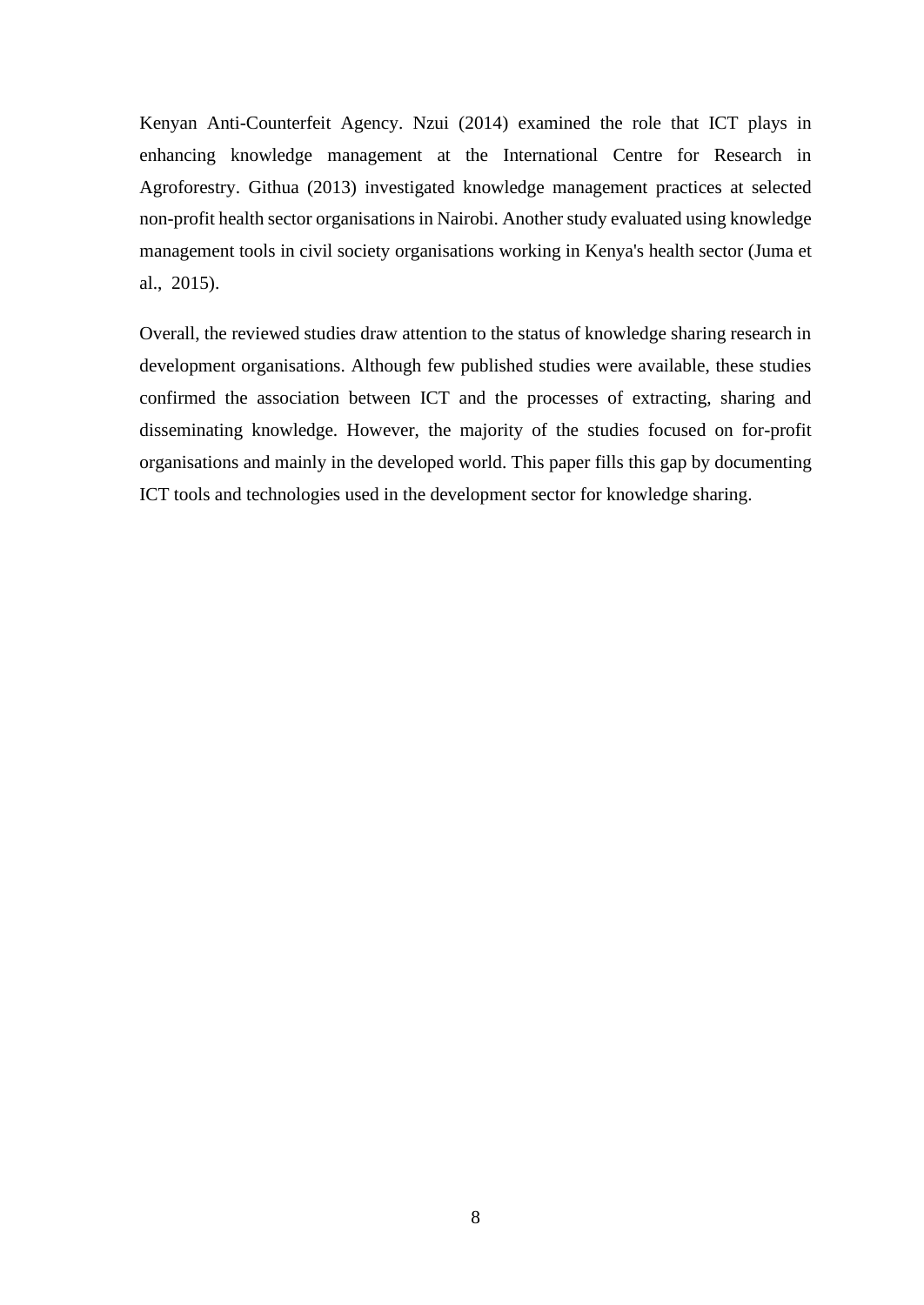#### **3. Research design**

This study assessed the ICT tools and technologies that support knowledge sharing through a survey of development practitioners in Kenya. The survey questionnaire was administered through an online platform, survey monkey, that made it possible to reach out to respondents dispersed across the country. The population for the study comprised 331 development practitioners drawn from 500 development organisations. The Directory of Development Organisations was used as the sampling frame. This directory categorises organisations into nine groups: international organisations, civil society organisations, government institutions, financial institutions, training and research centres, private sector support organisations, development consulting firms, information providers and grantmakers. This study adopted random sampling methods in selecting the study respondents, which presented an equal chance to every individual in the study sample.

The study used the questionnaire method to establish the prevalence of development practitioners in using technology-based knowledge sharing. A self-administrated questionnaire was used, as this format is a low cost, quick and convenient (Bryman and Bell, 2011). Some of the questionnaire items were influenced by the seminal work of Nonaka et al. (1994) who tested an organisational knowledge creation model by collecting data from 105 Japanese managers.

Two expert knowledge management practitioners assessed the validity of the questionnaire by reviewing each question's contents, the flow of the questions, and the completeness of the questionnaires. The aim of the pilot study was to check whether questions were relevant to all members of the sample, whether respondents understand all the questions, whether any questions had a double meaning, and give room for further ideas to develop the survey instrument (Saunders, 2011). As the actual study involved a sample of 500 development organisations, nine development practitioners were chosen from different categories to participate in the pilot study. The researcher conducted the pilot study through face-to-face, telephone and skype meetings. After piloting, the questionnaire was refined several times. The reliability of the questionnaire was assessed using Cronbach's alpha coefficient. This study used SPSS to analyse the quantitative data, and data analysis followed descriptive and inferential analysis. Descriptive analysis included measures of central tendencies, while inferential statistics included a measure of associations.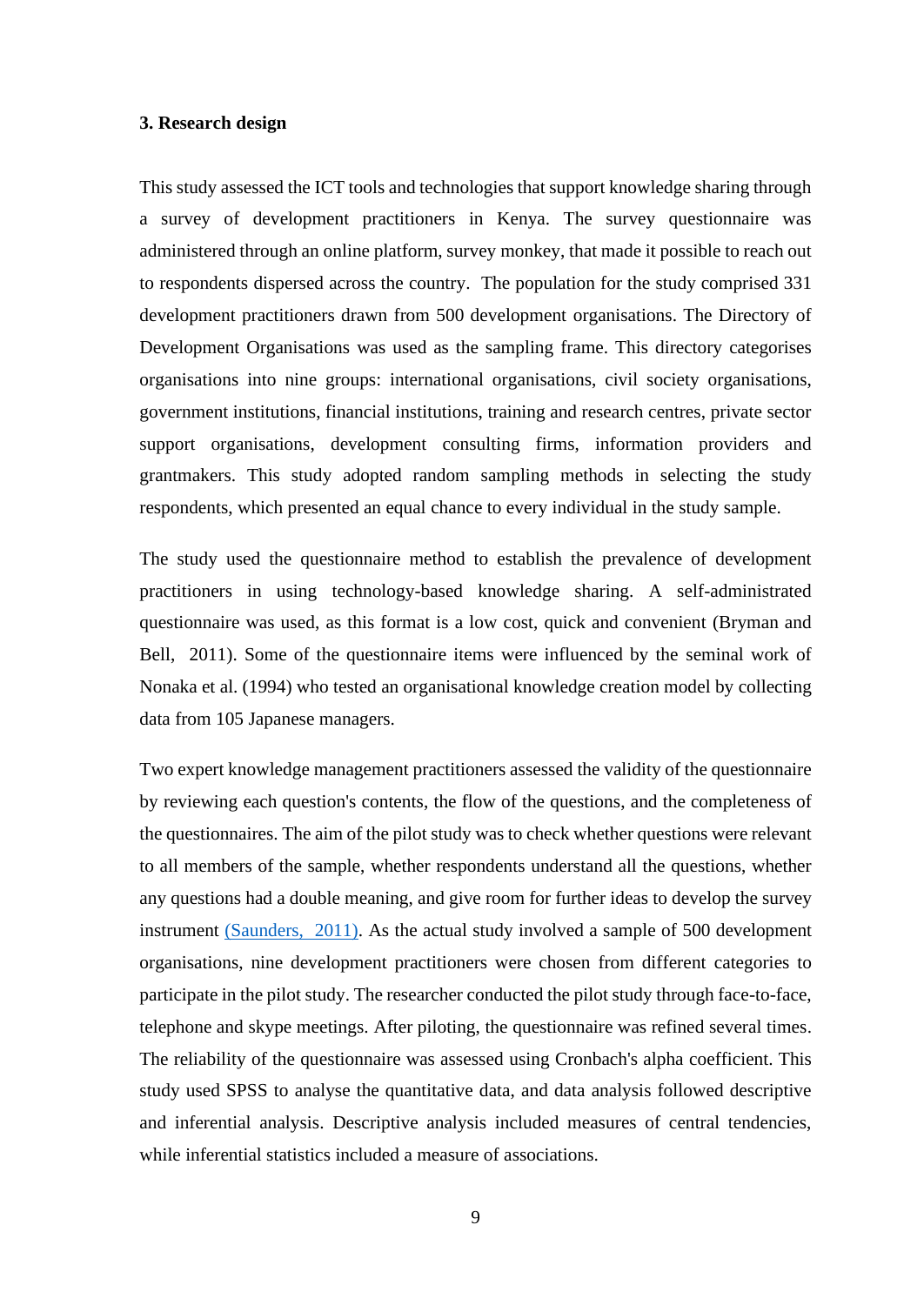#### **4. Key findings and discussion**

This paper presents an overall landscape of knowledge sharing tools used by development organisations in Kenya. The findings demonstrate the specific use of tools by development organisations, the use of technology in supporting knowledge processes and strategies used to support ICT driven knowledge sharing in the development sector.

The findings are divided into four major subcategories. The first sub-section presents an overview of knowledge sharing mediums, followed by the perceived usefulness of technology in supporting knowledge processes. The third sub-section presents findings based on the importance of the knowledge creation processes of socialisation, externalisation, combination, and internalisation. The final sub-section presents findings of the knowledge sharing strategies.

#### **4.1 Overview of knowledge sharing mediums**

The questionnaire listed 13 types of ICT tools used for extracting, sharing and disseminating knowledge. As development practitioners use a variety of ICT tools, respondents were allowed to select multiple responses for the ICT tools that they used. These multiple responses were grouped for the frequency analysis. The results are presented in Table 2.

Results demonstrated that email was the most used ICT tool  $(n=237)$ , followed by websites  $(n=195)$ , file sharing  $(n=159)$ , google drive  $(n=145)$  and intranets  $(n=145)$ . Other significant tools were instant messengers and chat (n=133), collaborative workspaces  $(n=112)$ , discussion forums  $(n=107)$ , content management systems  $(n=105)$ , calendars  $(n=98)$ , blogs  $(n=96)$ , data visualisation tools  $(n=72)$  and frequently asked questions (n=64). These results were consistent with those of Harvey and Mitchell (2012), who explored the knowledge sharing mediums among four leading not-for-profit organisations in Africa and found that the key technologies used included email and web 2.0 tools. The results were also consistent with those of Rao (2005), who identified knowledge sharing tools used in various organisations, including taxonomies, content management, groupware, portals, e-learning, wireless platforms, innovation management tools and interorganisational knowledge sharing platforms. Staiger-Rivas et al. (2015) also explored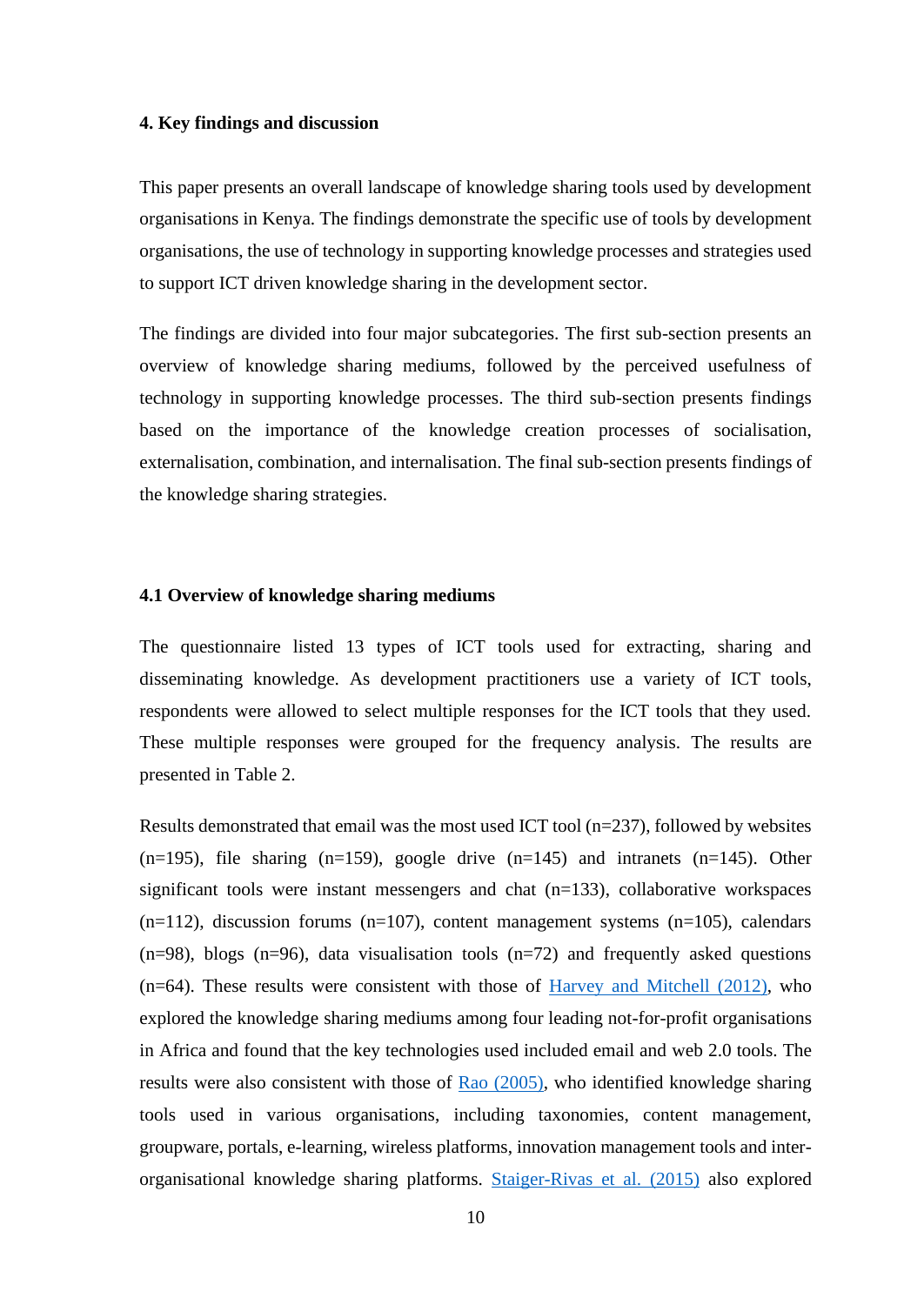different knowledge sharing strategies used at CGIAR and found that electronic media was popular for social reporting.

| #              | <b>ICT Tool</b>                   | <b>Frequency</b> | Percentage % |
|----------------|-----------------------------------|------------------|--------------|
| $\mathbf{1}$   | Email                             | 237              | 93.7         |
| $\overline{2}$ | Website                           | 195              | 77.1         |
| $\overline{3}$ | File sharing                      | 159              | 62.9         |
| $\overline{4}$ | Intranets                         | 145              | 57.3         |
| 5              | Google drive                      | 145              | 57.3         |
| 6              | Instant messengers and chat       | 133              | 52.6         |
| $\tau$         | Collaborative workspaces          | 112              | 44.3         |
| 8              | Discussion forums                 | 107              | 42.3         |
| 9              | Content management systems        | 105              | 41.5         |
| 10             | Calendars                         | 98               | 38.7         |
| 11             | <b>Blogs</b>                      | 96               | 37.9         |
| 12             | Data visualisation tools          | 72               | 28.5         |
| 13             | Frequently asked questions (FAQs) | 64               | 25.3         |

**Table 1: ICT tools used for extracting, sharing and disseminating knowledge**

Findings on social media tools used for knowledge sharing revealed that Facebook was the most commonly used social media platform (n=163), followed by Twitter (n=149), LinkedIn (n=120 and YouTube (n=117). These findings were compared with Rathi et al. (2014) who explored the value of social media in not-for-profit organisations and reported that Twitter was the most popular social networking tool in the non-profit sector.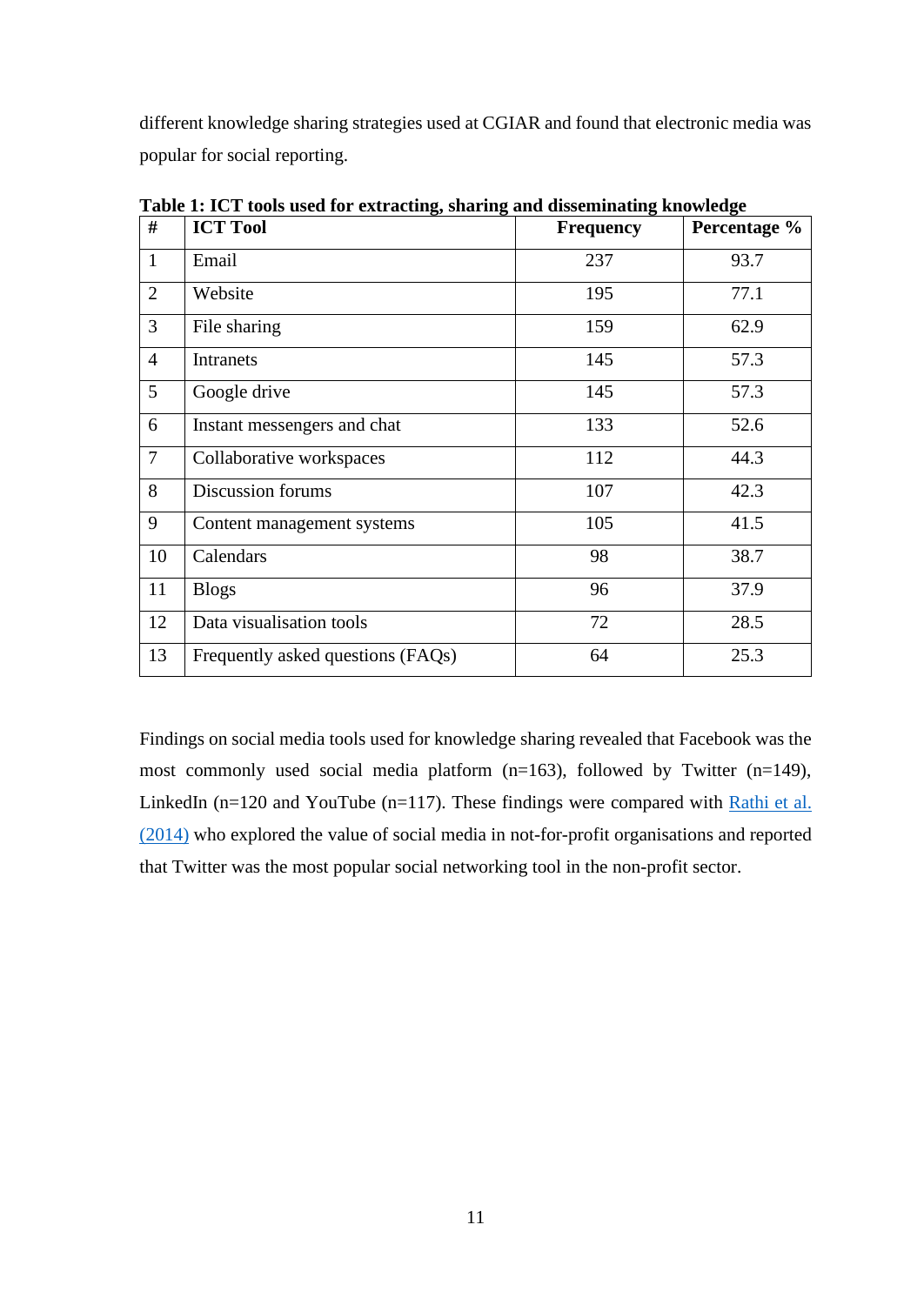

The results of the analysis of social media tools are shown in Figure 1.

**Figure 1: Social media tools used for extracting, sharing and disseminating knowledge**

All but three respondents used collaboration tools for sharing knowledge in their organisation. Results revealed that Google Docs, Spreadsheets, Blogs and Wiki were the most common collaborative tools. A few respondents used the other collaborative tools such as Adobe connect webinars, Dropbox, Exo-platform, Microsoft Office Online, Moodle, Pdf docs, Mendeley, SharePoint, Institutional repositories, Extranets, Confluence, Jira and Asana. Besides, Slack, HeyOrca and Skype were uniquely identified as other collaborative tools used in development organisations. Similarly, previous research also identified a number of ICT tools that were used in knowledge sharing, including blogs, email, e-collaborative systems, e-forums, e-learning/online training, Information repository, instant messaging, NetMeeting, telephone/audio conferencing, Skype, wikis, Delicious, Twitter and YouTube (Harvey and Mitchell, 2012, Sian Lee and Kelkar, 2013).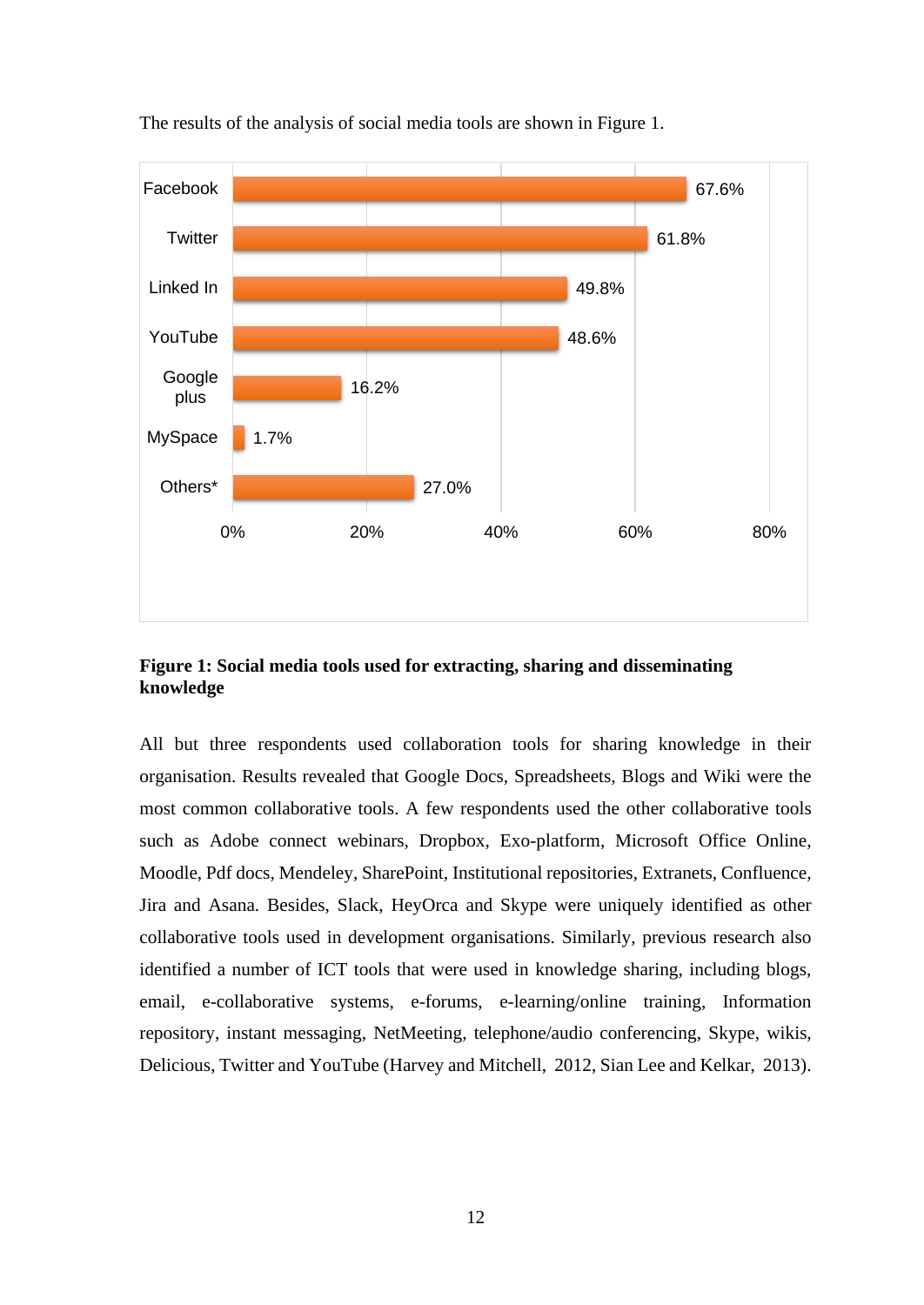

The results of the analysis of the collaboration tools are shown in Figure 2.

**Figure 2: Collaboration tools used for extracting, sharing and disseminating knowledge**

# **4.2 Use of technology in knowledge processes**

The use of technology was highly prevalent in supporting knowledge processes of extraction, sharing and dissemination. On average, 183 respondents (73%) perceived technology to be very important in supporting knowledge extraction, sharing and dissemination. Only 12 respondents (5%) perceived technology to be moderately or slightly important in supporting the knowledge processes. This suggests that ICTs are vital to knowledge sharing in the development sector.

The results of the analysis are shown in Table 3.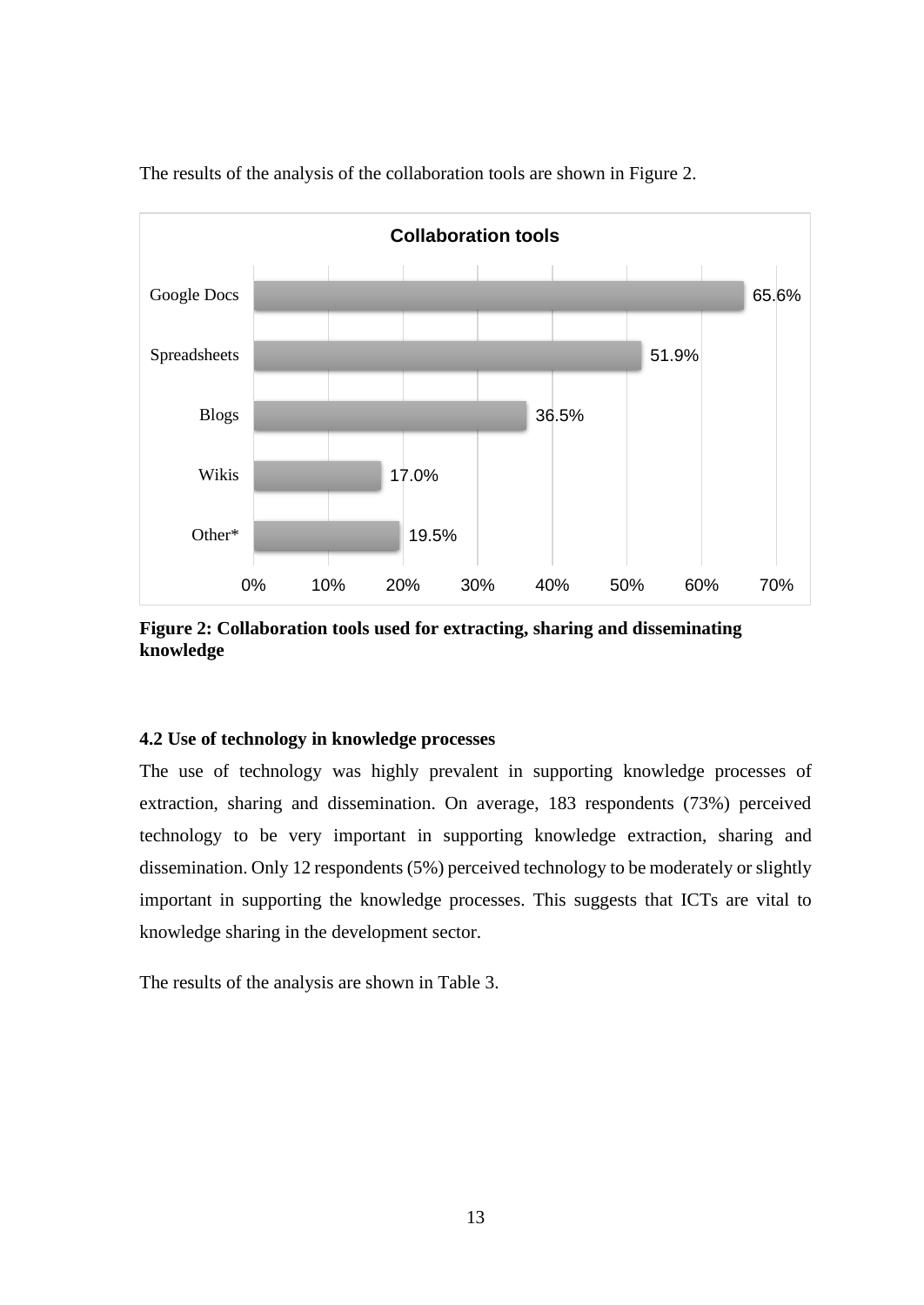| <b>Knowledge processes</b>                                                                       | <b>Very</b><br>Important<br>$n\left(\frac{0}{0}\right)$ | Important<br>$n\left(\frac{0}{0}\right)$ | Moderately/<br><b>Slightly Important</b><br>$\mathbf{n}(\%)$ |
|--------------------------------------------------------------------------------------------------|---------------------------------------------------------|------------------------------------------|--------------------------------------------------------------|
| <b>Knowledge extraction: creating</b><br>knowledge from structured and<br>unstructured sources   | 158(62.5)                                               | 79 (31.2)                                | 16(6.3)                                                      |
| <b>Knowledge sharing: exchanging</b><br>knowledge among individuals, teams, and<br>organisations | 198 (79.2)                                              | 42(16.8)                                 | 10(4.0)                                                      |
| <b>Knowledge dissemination:</b> transferring<br>knowledge within and across the<br>organisation  | 192(77.1)                                               | 48 (19.3)                                | 9(3.6)                                                       |

# **Table 2: Perceived usefulness of technology in supporting knowledge processes**

The proportion of perceived usefulness of technology by sample characteristics was also interesting. The data showed that 237 of 331 respondents (146 men and 91 women) perceived technology to be either very important or important in knowledge processes. People working in middle management (n=87; 36.7%) and senior management (n=54; 22.8%) perceived technology as very important or important. Table 3 demonstrates the perceived usefulness of technology by sample characteristics.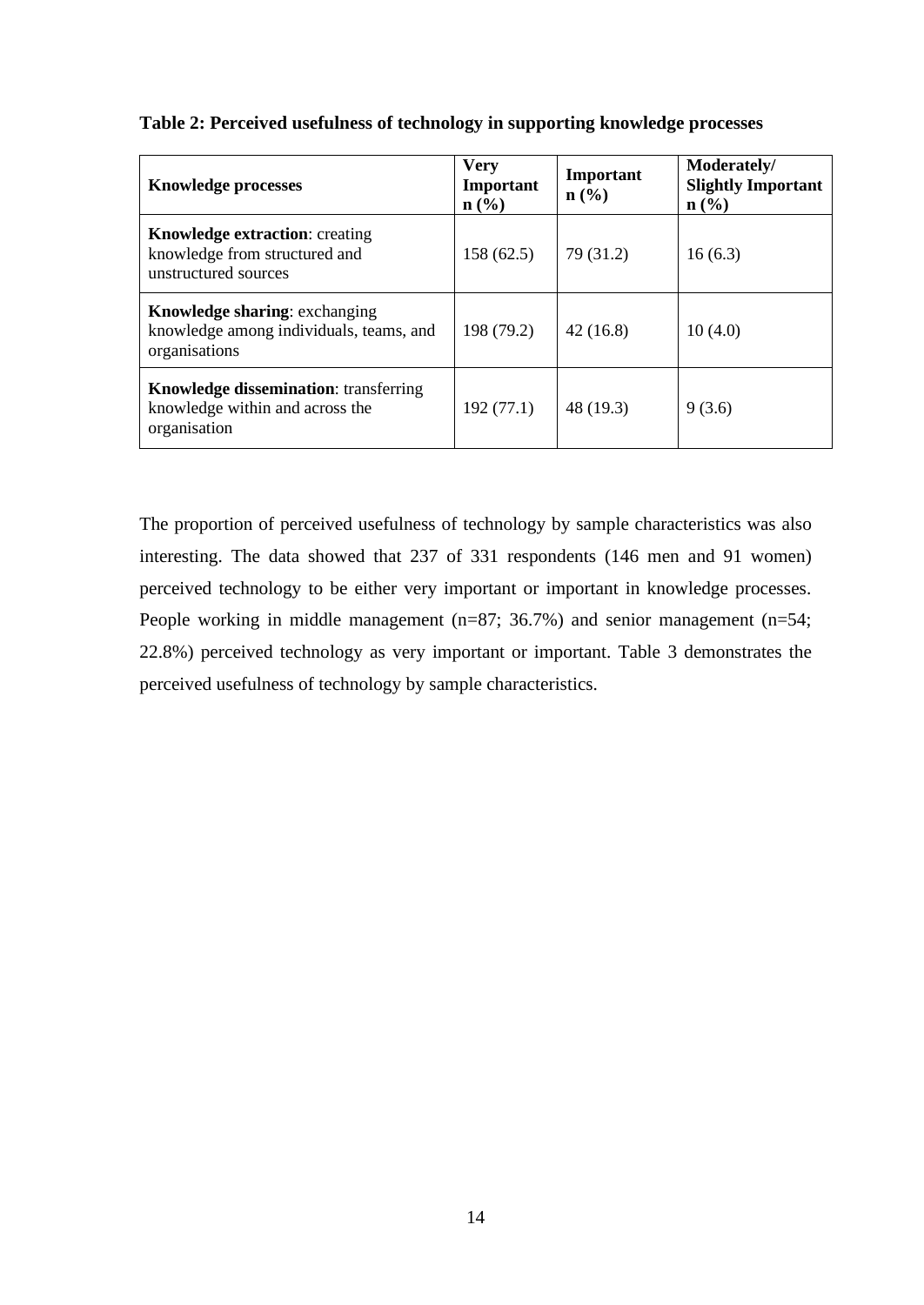|                                        | <b>Knowledge Extraction</b> |                                           | <b>Knowledge Sharing</b> |                                           |                                           | <b>Knowledge Dissemination</b> |                       |                       |                    |
|----------------------------------------|-----------------------------|-------------------------------------------|--------------------------|-------------------------------------------|-------------------------------------------|--------------------------------|-----------------------|-----------------------|--------------------|
| <b>Sample</b><br><b>Characteristic</b> | <b>VII</b><br>$n$ (%)       | <b>MSI</b><br>$n\left(\frac{0}{0}\right)$ | $p-$<br>value<br>÷       | <b>VII</b><br>$n\left(\frac{0}{0}\right)$ | <b>MSI</b><br>$n\left(\frac{0}{0}\right)$ | $p-$<br>value <sup>†</sup>     | <b>VII</b><br>$n$ (%) | <b>MSI</b><br>$n$ (%) | $p-$<br>value<br>Ť |
| Gender                                 |                             |                                           |                          |                                           |                                           |                                |                       |                       |                    |
| Male                                   | 146(61.6)                   | 9(56.3)                                   | 0.430                    | 144(60.0)                                 | 9(90.0)                                   | 0.051                          | 146(60.8)             | 6(66.7)               | 0.897              |
| Female                                 | 91 (38.4)                   | 7(43.8)                                   |                          | 96(40.0)                                  | 1(10.0)                                   |                                | 94 (39.2)             | 3(33.3)               |                    |
| Age, years                             |                             |                                           |                          |                                           |                                           |                                |                       |                       |                    |
| $18 - 34$                              | 58 (24.5)                   | 3(18.8)                                   | $0.022*$                 | 59 (24.6)                                 | 2(20.0)                                   | 0.243                          | 60(25.0)              | 1(11.1)               |                    |
| $35 - 54$                              | 153 (64.6)                  | 7(43.8)                                   |                          | 154 (64.2)                                | 5(50.0)                                   |                                | 154 (64.2)            | 4(44.4)               | $0.029*$           |
| $55+$                                  | 26(11.0)                    | 6(37.5)                                   |                          | 27(11.3)                                  | 3(30.0)                                   |                                | 26(10.8)              | 4(4.4)                |                    |
| <b>Job level</b>                       |                             |                                           |                          |                                           |                                           |                                |                       |                       |                    |
| Consultant                             | 37(15.6)                    | 6(37.5)                                   | 0.063                    | 40(16.7)                                  | 1(10.0)                                   | 0.745                          | 37(15.4)              | 4(44.4)               |                    |
| Owner/executive                        | 8(3.4)                      | 2(12.5)                                   |                          | 9(3.8)                                    | 1(10.0)                                   |                                | 8(3.3)                | 2(22.2)               |                    |
| Senior<br>management                   | 54 (22.8)                   | 2(12.5)                                   |                          | 53(22.1)                                  | 2(20.0)                                   |                                | 55 (22.9)             | 1(11.1)               | $0.005*$           |
| Middle<br>management                   | 87 (36.7)                   | 3(18.9)                                   |                          | 85 (35.4)                                 | 5(50.0)                                   |                                | 89 (37.1)             | 0(0.0)                |                    |
| Entry                                  | 41 (17.3)                   | 2(12.5)                                   |                          | 42 (17.5)                                 | 1(10.0)                                   |                                | 41(17.1)              | 2(22.2)               |                    |
| Others                                 | 10(4.2)                     | 1(6.3)                                    |                          | 11(4.6)                                   | 0(0.0)                                    |                                | 10(4.2)               |                       |                    |
| Organisation                           |                             |                                           |                          |                                           |                                           |                                |                       |                       |                    |
| size, employees                        |                             |                                           |                          |                                           |                                           |                                |                       |                       |                    |
| $1 - 50$                               | 78 (32.9)                   | 9(56.3)                                   | 0.256                    | 85 (35.4)                                 | 1(10.0)                                   | 0.264                          | 79 (32.9)             | 6(66.7)               |                    |
| $51 - 100$                             | 17(7.2)                     | 0(0.0)                                    |                          | 16(6.7)                                   | 1(10.0)                                   |                                | 16(6.7)               | 1(11.1)               | 0.201              |
| $101 - 250$                            | 29 (12.2)                   | 2(12.5)                                   |                          | 30(12.5)                                  | 1(10.0)                                   |                                | 30(12.5)              | 0(0.0)                |                    |
| Over 250                               | 113 (47.7)                  | 5(31.3)                                   |                          | 109(45.4)                                 | 7(70.0)                                   |                                | 115 (47.9)            | 2(22.2)               |                    |

**Table 3: Perceived usefulness of ICTs by sample characteristics**

† Chi-square test of association or Fishers exact test of significance \* Significant at p<0.05; VII: Very Important/ Important; MSI: Moderately/ Slightly Important

Respondents were asked to state their perceived importance of using technology for purposes associated with extraction, sharing and dissemination of knowledge. The most important purpose was preserving knowledge (n=181; 73.1%). Other significant purposes were accessing knowledge (n=181; 72.7%), storing knowledge (n= 179; 71.6%), and documenting knowledge (n=178; 70.9%). The analysis of the importance of using technology for extracting, sharing, and disseminating knowledge is shown in Table 4.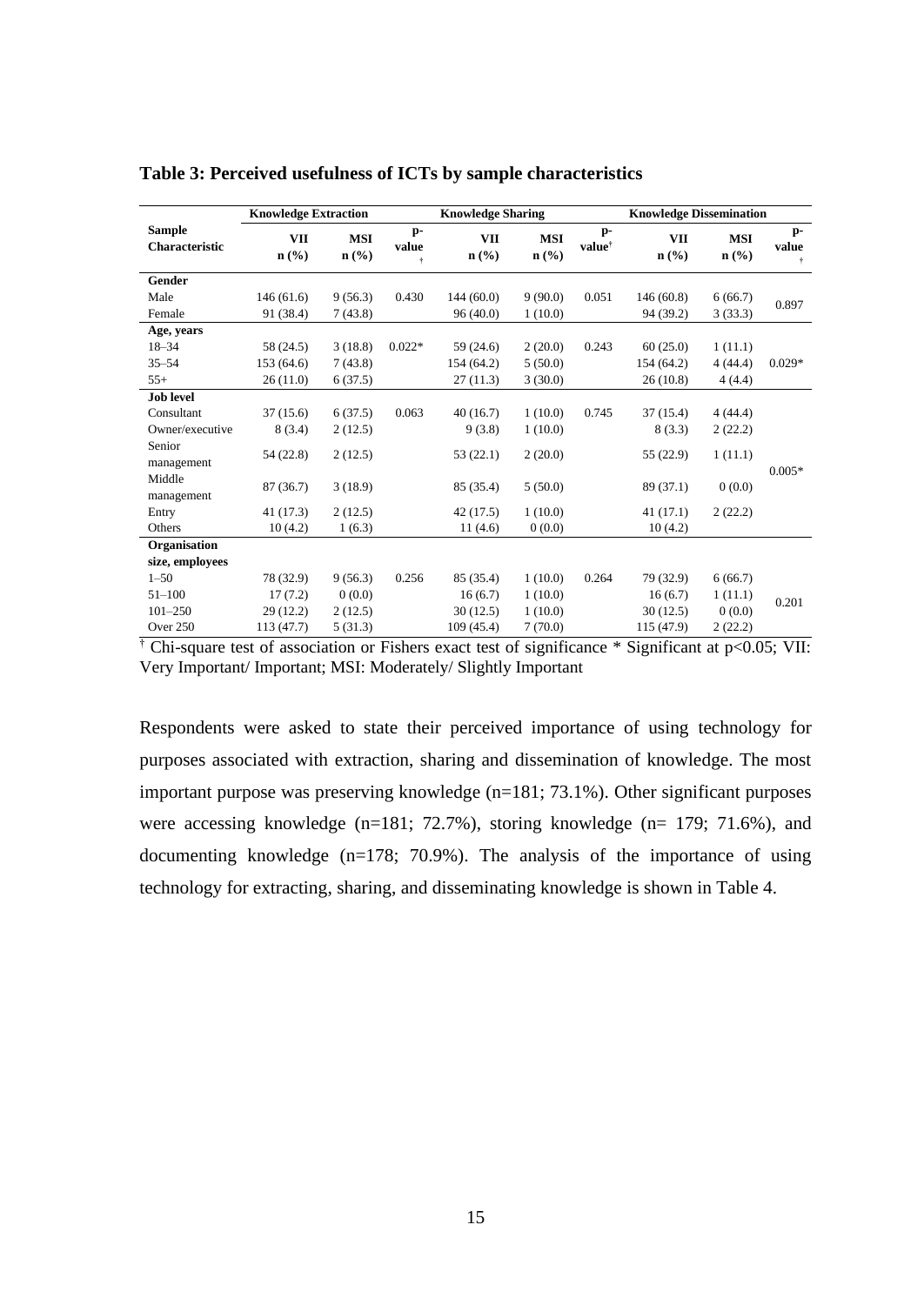| <b>Purposes</b> | <b>Very</b>                 | Important        | <b>Moderately</b> | Slightly                    | <b>Not</b> | <b>Total</b> |
|-----------------|-----------------------------|------------------|-------------------|-----------------------------|------------|--------------|
|                 | Important                   | $\mathbf{n}(\%)$ | Important         | Important                   | Important  |              |
|                 | $n\left(\frac{0}{0}\right)$ |                  | $\mathbf{n}(\%)$  | $n\left(\frac{0}{0}\right)$ | n (% )     |              |
| Gathering       | 177(71.1)                   | 57(22.9)         | 12(4.8)           | 2(0.8)                      | 1(0.4)     | 249          |
| Documenting     | 178 (70.9)                  | 61(24.3)         | 10(4.0)           | 2(0.8)                      | 0(0.0)     | 251          |
| Preserving      | 181 (73.1)                  | 54(21.8)         | 11(4.4)           | 1(0.4)                      | 1(0.4)     | 248          |
| Generating      | 132(53.0)                   | 79 (31.7)        | 30(12.1)          | 6(2.4)                      | 2(0.8)     | 249          |
| Distributing    | 174(69.6)                   | 67(26.8)         | 5(2.0)            | 3(1.2)                      | 1(0.4)     | 250          |
| Exchanging      | 163(65.0)                   | 74 (29.5)        | 11(4.4)           | 1(0.4)                      | 2(0.8)     | 251          |
| Storing         | 179 (71.6)                  | 59(23.6)         | 8(3.2)            | 2(0.8)                      | 2(0.8)     | 250          |
| Accessing       | 181 (72.7)                  | 58 (23.3)        | 7(2.8)            | 2(0.8)                      | 1(0.4)     | 249          |
| Acquiring       | 147 (58.8)                  | 79 (31.6)        | 19(7.6)           | 4(1.6)                      | 1(0.4)     | 250          |
| Capturing       | 146 (58.4)                  | 85 (34.0)        | 15(6.0)           | 2(0.8)                      | 2(0.8)     | 250          |
| Producing       | 130 (52.6)                  | 83 (33.6)        | 24(9.7)           | 6(2.4)                      | 4(1.6)     | 247          |

**Table 4: Purposes of using technology for extracting, sharing, and disseminating knowledge**

# **4.3 Importance of the knowledge creation processes**

Regarding the perceived importance of the SECI knowledge creation processes, 158 respondents (62.5%) indicated that socialisation was very important, and 16 respondents (6.3%) felt that it was moderately or slightly important. Table 5 shows the perceived importance of SECI in the knowledge creation processes.

| Table 5: Ferceived importance of SECT in the Knowledge creation processes                          |                                                         |                                          |                                                          |  |  |  |  |
|----------------------------------------------------------------------------------------------------|---------------------------------------------------------|------------------------------------------|----------------------------------------------------------|--|--|--|--|
|                                                                                                    | <b>Very</b><br>Important<br>$n\left(\frac{0}{0}\right)$ | Important<br>$n\left(\frac{9}{6}\right)$ | Moderately/<br>Slightly<br>Important<br>$\mathbf{n}(\%)$ |  |  |  |  |
| Socialisation: developing new knowledge through<br>shared personal experiences                     | 158(62.5)                                               | 79 (31.2)                                | 16(6.3)                                                  |  |  |  |  |
| <b>Externalisation:</b> codifying tacit knowledge into<br>documents, manuals, articles and similar | 123(48.8)                                               | 93 (36.9)                                | 36(14.3)                                                 |  |  |  |  |
| <b>Combination:</b> converting and disseminating<br>knowledge among members of the organisation    | 157(63.1)                                               | 69 (27.7)                                | 23(9.2)                                                  |  |  |  |  |
| <b>Internalisation:</b> receiving and integrating knowledge<br>into regular work processes         | 169(67.3)                                               | 68 (27.1)                                | 14(5.6)                                                  |  |  |  |  |

**Table 5: Perceived importance of SECI in the knowledge creation processes**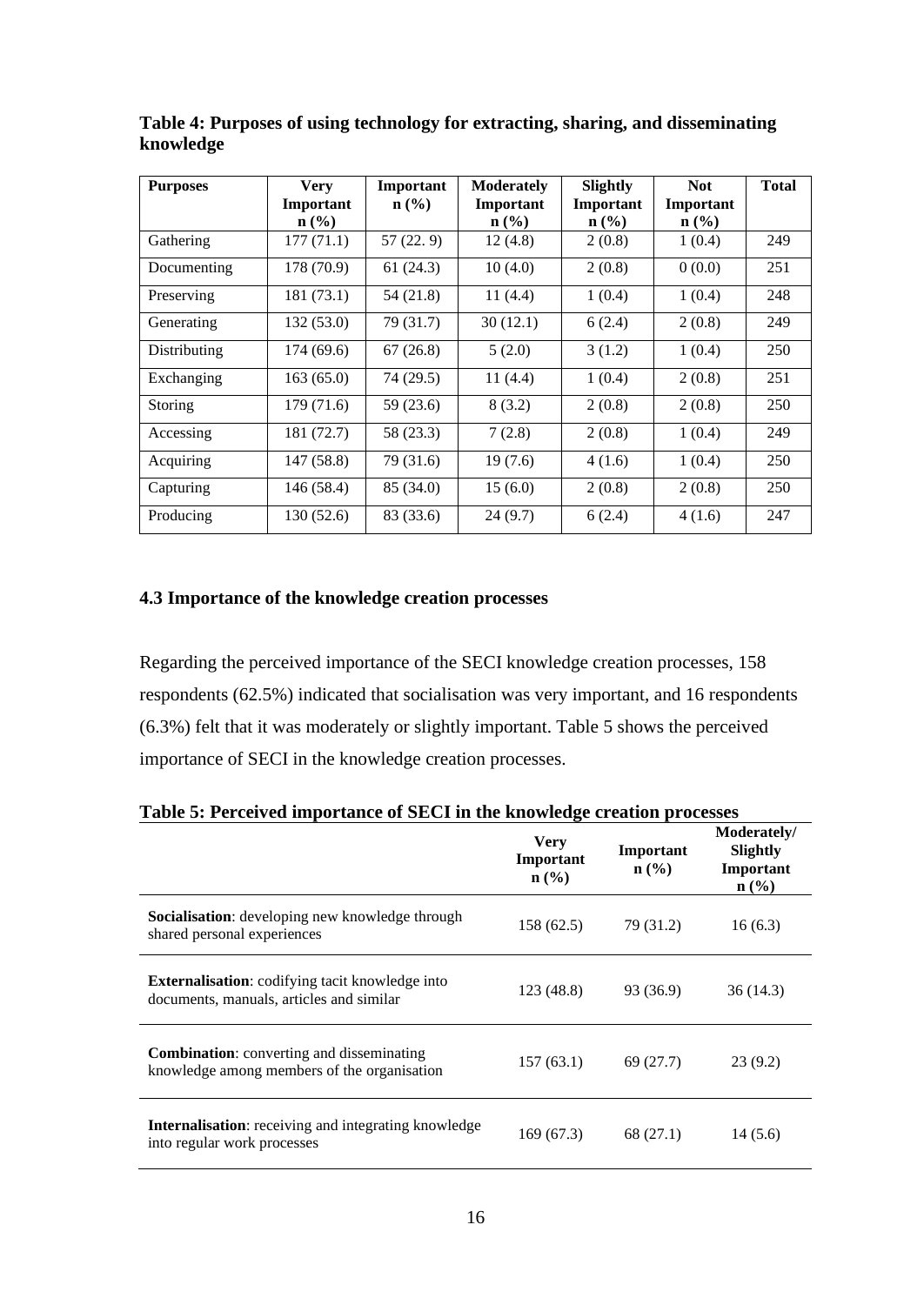The findings showed a statistically significant association between the perceived usefulness of technology and the importance of SECI in the knowledge creation processes. Socialisation was reported to be important in knowledge extraction (n=217; 91.6%), knowledge sharing (n=218; 90.8%) and knowledge dissemination (n=220; 91.7%). However, only the association between socialisation and knowledge dissemination was statistically significant ( $p=0.040$ ). Externalisation was important in knowledge extraction  $(n=211; 89\%)$ , knowledge sharing  $(n=207; 87\%)$  and knowledge dissemination  $(n=207;$ 87%). Externalisation was also statistically associated with knowledge extraction  $(p=<0.001)$ , knowledge sharing  $(p=0.038)$  and knowledge dissemination  $(p=0.025)$ . Combination was important in the knowledge extraction (n=216; 92.7%), knowledge sharing (n=216; 91.5%) and knowledge dissemination (n=215; 91.1%) but only significantly associated with knowledge extraction  $(p=0.001)$ . Finally, internalisation was important in knowledge extraction (n=225; 95.7%), knowledge sharing (n=225; 94.5%) and knowledge dissemination (n=227; 95%). It was also significantly associated with knowledge extraction (p=0.008). The results of the correlation analysis are shown in Table 6.

| <b>SECI</b>                        | <b>Knowledge Extraction</b>               |                                           |                          |                                    | o<br><b>Knowledge Sharing</b>             |                            |                                    | <b>Knowledge Dissemination</b> |                            |  |
|------------------------------------|-------------------------------------------|-------------------------------------------|--------------------------|------------------------------------|-------------------------------------------|----------------------------|------------------------------------|--------------------------------|----------------------------|--|
| Knowledge<br>creation<br>processes | <b>VII</b><br>$n\left(\frac{0}{0}\right)$ | <b>MSI</b><br>$n\left(\frac{0}{0}\right)$ | p-<br>value <sup>†</sup> | VII<br>$n\left(\frac{0}{0}\right)$ | <b>MSI</b><br>$n\left(\frac{0}{0}\right)$ | $p-$<br>value <sup>†</sup> | VII<br>$n\left(\frac{0}{0}\right)$ | <b>MSI</b><br>$\mathbf{n}(\%)$ | $p-$<br>value <sup>†</sup> |  |
| Socialisation                      |                                           |                                           |                          |                                    |                                           |                            |                                    |                                |                            |  |
| VII                                | 217<br>(91.6)                             | 13<br>(81.3)                              | 0.168                    | 218 (90.8)                         | 9(90.0)                                   | 0.626                      | 220(91.7)                          | 6(66.7)                        | $0.040*$                   |  |
| <b>MSI</b>                         | 20(8.4)                                   | 3(18.7)                                   |                          | 22(9.2)                            | 1(10.0)                                   |                            | 20(8.3)                            | 3(33.3)                        |                            |  |
| <b>Externalisation</b>             |                                           |                                           |                          |                                    |                                           |                            |                                    |                                |                            |  |
| VII                                | 211<br>(89.0)                             | 5(35.7)                                   | $< 0.001*$               | 207(87.0)                          | 6(60.0)                                   | $0.038*$                   | 207(87.0)                          | 5(55.6)                        | $0.025*$                   |  |
| <b>MSI</b>                         | 26(11.0)                                  | 9(64.3)                                   |                          | 31(13.0)                           | 4(40.0)                                   |                            | 31(13.0)                           | 4(44.4)                        |                            |  |
| <b>Combination</b>                 |                                           |                                           |                          |                                    |                                           |                            |                                    |                                |                            |  |
| VII                                | 216<br>(92.7)                             | 10<br>(62.5)                              | $0.001*$                 | 216(91.5)                          | 7(70.0)                                   | 0.056                      | 215(91.1)                          | 7(77.8)                        | 0.202                      |  |
| <b>MSI</b>                         | 17(7.3)                                   | 6(37.5)                                   |                          | 20(8.5)                            | 3(30.0)                                   |                            | 21(8.9)                            | 2(22.2)                        |                            |  |
| <b>Internalisation</b>             |                                           |                                           |                          |                                    |                                           |                            |                                    |                                |                            |  |
| VII                                | 225<br>(95.7)                             | 12<br>(75.0)                              | $0.008*$                 | 225(94.5)                          | 9(90.0)                                   | 0.447                      | 227(95.0)                          | 8(88.9)                        | 0.389                      |  |
| <b>MSI</b>                         | 10(4.3)                                   | 4(25.0)                                   |                          | 13(5.5)                            | 1(10.0)                                   |                            | 12(5.0)                            | 1(11.1)                        |                            |  |

**Table 6: Correlation analysis of SECI and knowledge processes**

† Chi-square test of association or Fishers exact test of significance \* Significant at p-value <0.05; VII: Very Important/ Important; MSI: Moderately/ Slightly Important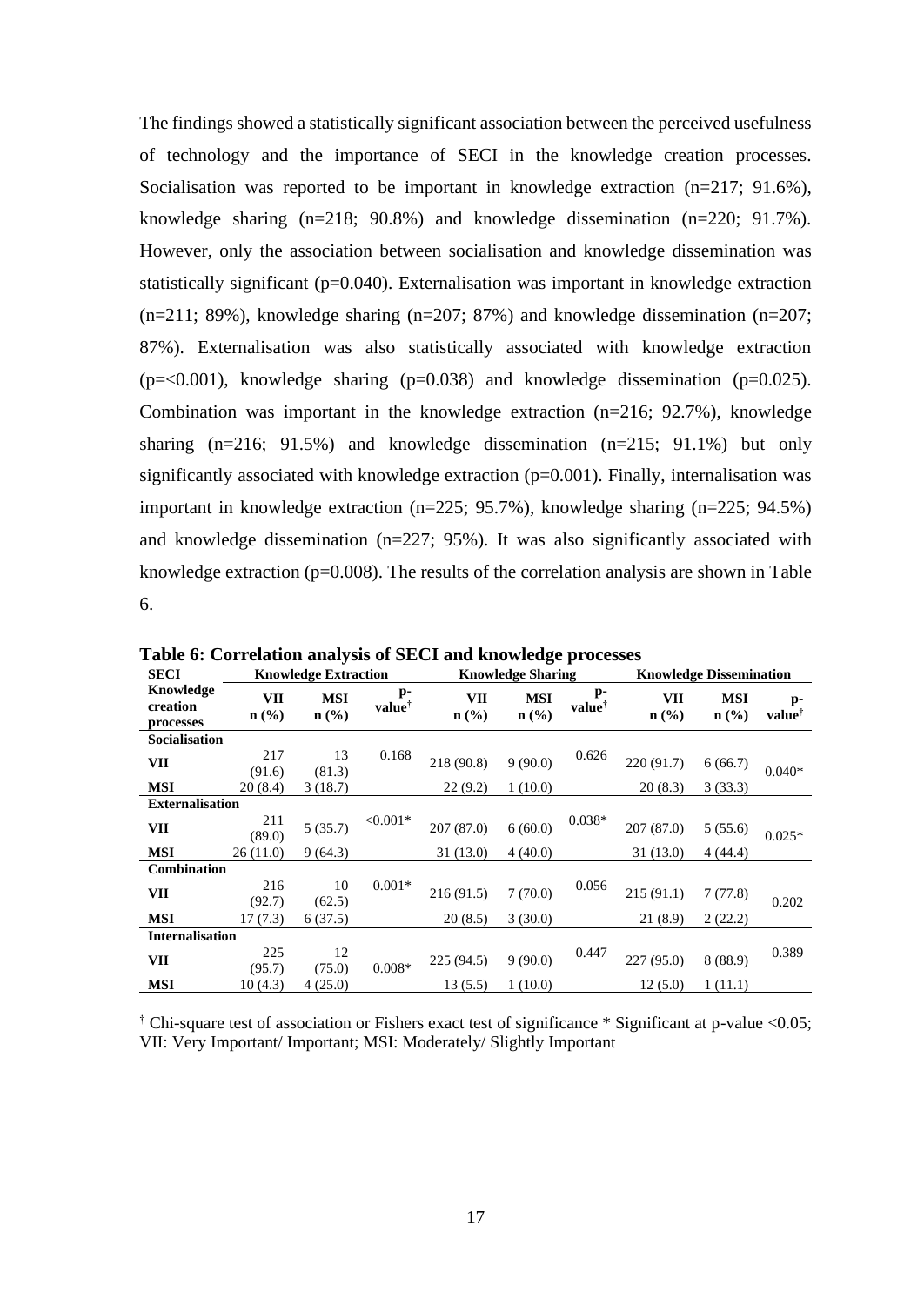#### **4.4. Knowledge sharing strategies**

Respondents were asked to respond to closed-ended questions that sought to determine the strategies used for encouraging knowledge sharing in organisations. Responses were on a five-point Likert scale: very important, important, moderately important, slightly important and not important.

Results indicated that top management's support was the most important strategic initiative (n=184; 73.6%). Besides, developing knowledge sharing policies was reported as being very important (n=158; 63.5%). These findings were comparable with the results of a study conducted in Ghana by Ofori-Dwumfuo and Kommey (2013), which investigated the use of ICT tools in knowledge management in the Ghanaian state organisation, Volta River Authority. The results were also congruent with a previous study by McNichols (2010) that explored strategies, processes and methods for enhancing knowledge transfer. That study reported that support from management enabled the creation of a knowledge sharing culture.

Further findings showed that fostering a knowledge-sharing culture in an organisation enhances knowledge sharing (n=171; 68.4%). Earlier studies suggested that a knowledgecentred culture is an important antecedent to knowledge sharing (Ajmal et al., 2010, Ferreira Peralta and Francisca Saldanha, 2014). Similarly, a study by Cavaliere and Lombardi (2015) revealed a correlation between culture and knowledge sharing.

It has been suggested that linking a reward system to the organisation culture could increase knowledge sharing (Durmusoglu et al., 2014). However, this did not appear to be the case in this study, as almost half of the survey respondents were not in favour of a reward system (n=120; 48.0%). Nevertheless, previous studies showed that intrinsic and extrinsic motivation predicted knowledge sharing behaviours (Tangaraja et al., 2015).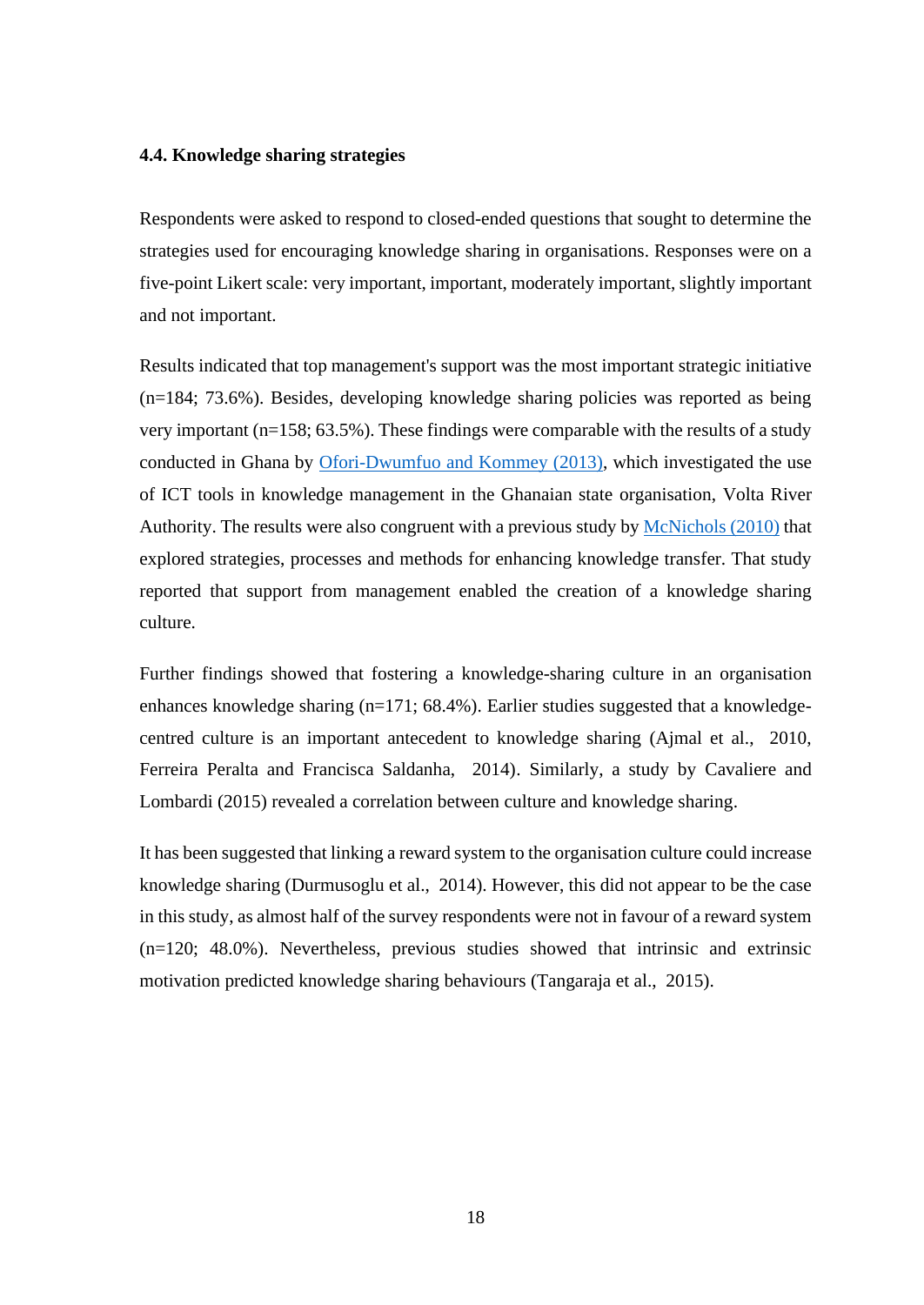| Strategies $(n=253)$                      | <b>Very</b><br>Important n<br>(%) | Important<br>$\mathbf{n}(\%)$ | Moderately/<br>Slightly<br>Important<br>$\mathbf{n}(\%)$ | <b>Not</b><br>important<br>$\mathbf{n}(\%)$ |
|-------------------------------------------|-----------------------------------|-------------------------------|----------------------------------------------------------|---------------------------------------------|
| Getting support from top management       | 184 (73.6)                        | 55(22.0)                      | 10(4.0)                                                  | 1(0.4)                                      |
| Developing knowledge sharing policies     | 158(63.5)                         | 64(25.7)                      | 23(9.2)                                                  | 4(1.6)                                      |
| Fostering a knowledge sharing culture     | 171 (68.4)                        | 71 (28.4)                     | 7(2.8)                                                   | 1(0.4)                                      |
| Establishing a reward system              | 120(48.0)                         | 72(28.8)                      | 50(20.0)                                                 | 8(3.2)                                      |
| Embracing a learning organisation culture | 159(63.4)                         | 81 (32.3)                     | 9(3.6)                                                   | 2(0.8)                                      |
| Implementing communities of practice      | 130 (52.4)                        | 82(33.1)                      | 32(12.9)                                                 | 4(1.6)                                      |
| Implementing an online knowledge portal   | 144 (58.1)                        | 67(27.0)                      | 31(12.5)                                                 | 6(2.4)                                      |

#### **Table 7: Knowledge sharing strategies**

# **5. Conclusion**

As demonstrated in this study, ICTs are enablers of knowledge extraction, sharing and dissemination. The findings revealed that ICTs significantly impacted the SECI knowledge creation processes of socialisation, externalisation, combination, and internalisation. There was statistical evidence to support the relationship between extraction, sharing and dissemination of knowledge and the SECI knowledge creation processes. Development practitioners used ICTs for various purposes, including preserving, accessing, storing, documenting, and gathering knowledge.

The findings affirmed significant gaps in using ICT tools, social media tools and collaboration tools to support knowledge sharing. For example, development practitioners did not integrate knowledge sharing initiatives into the organisational goals, and the majority of the organisations lacked knowledge sharing culture. This affected the development practitioners in their efforts to use ICTs for knowledge sharing. Good practice in using technology in extracting, sharing and disseminating development knowledge included simplicity, compatibility and standardisation of the tools.

Besides developing an enabling knowledge sharing culture, other promotion factors included substantial social capital where employees have shared values, motivating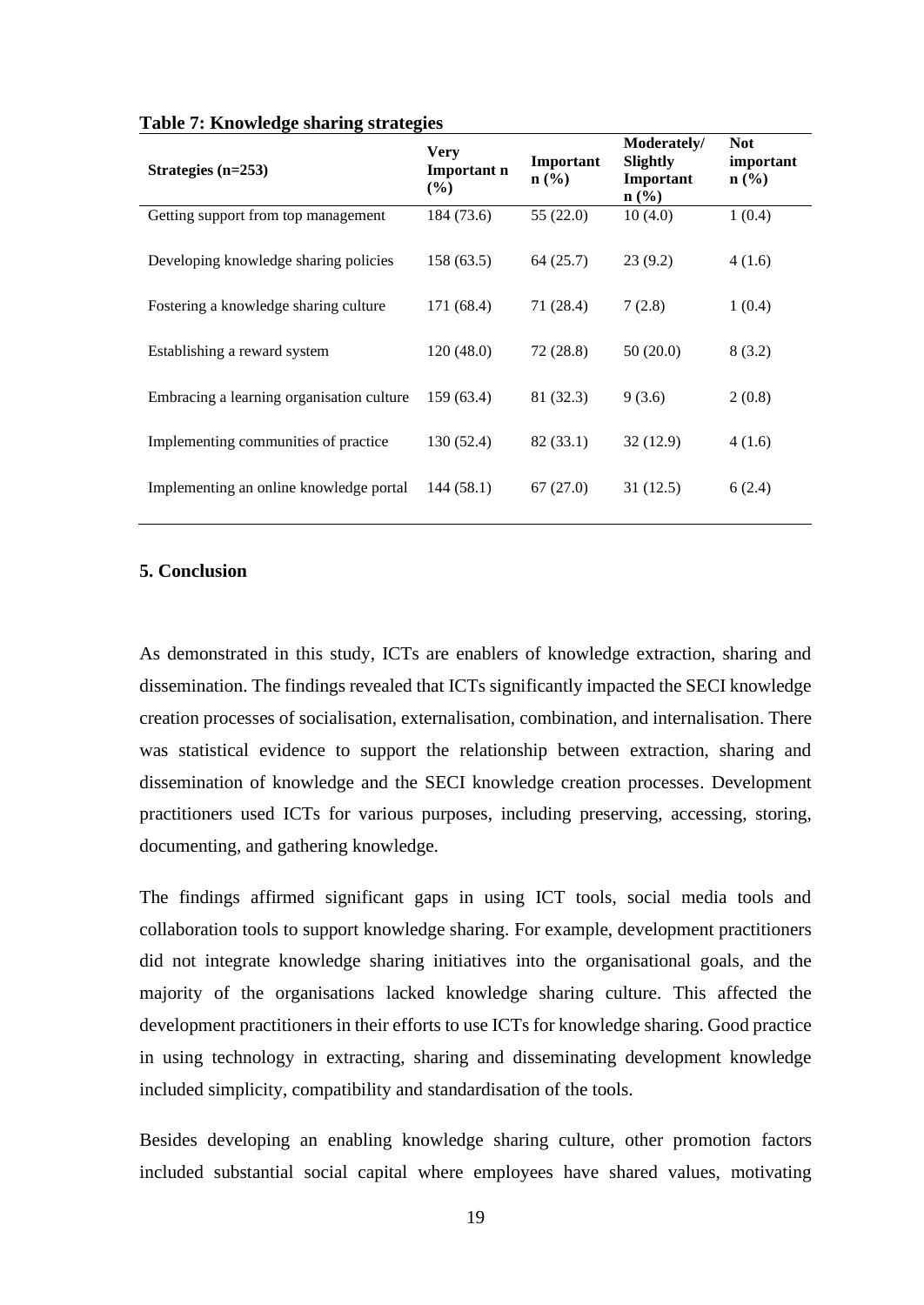employees to share knowledge and empowering employees to apply knowledge sharing tools.

This study revealed that knowledge sharing in the development sector faces several challenges that undermine its success. The technical challenges include lack of integration of ICT systems and processes, lack of technical support, a mismatch between individuals' needs and integrated ICT systems, reluctance to use ICT systems, lack of training on new ICT systems, lack of communication, resistance to new technology, unreliable Internet and lack of technical know-how. These challenges can be mitigated by creating awareness of the benefits of ICTs, developing a knowledge sharing culture, integrating knowledge sharing with organisational goals, integrating ICT systems and processes, developing knowledge sharing policies and developing a knowledge sharing strategy.

This paper serves as a baseline for researches to further explore technology based knowledge sharing in the development sector in several ways, such as analysing how new media technologies can be amalgamated with traditional ICTs to support knowledge sharing. Further research could also be conducted to establish the cultural, social and human factors that support effective knowledge sharing.

The population of the present study was mainly development practitioners and knowledge management experts. A similar analysis could be conducted to compare the perceptions of professionals in other disciplines with those of development practitioners. Further research could reveal whether using ICTs is similar and therefore generic or whether the purposes differ, raising the need to establish the reasons for similarity or differences in the experiences of development practitioners. Although knowledge is a catalyst for development, the precise mechanism of measuring the impact of ICT-based knowledge sharing remains to be elucidated.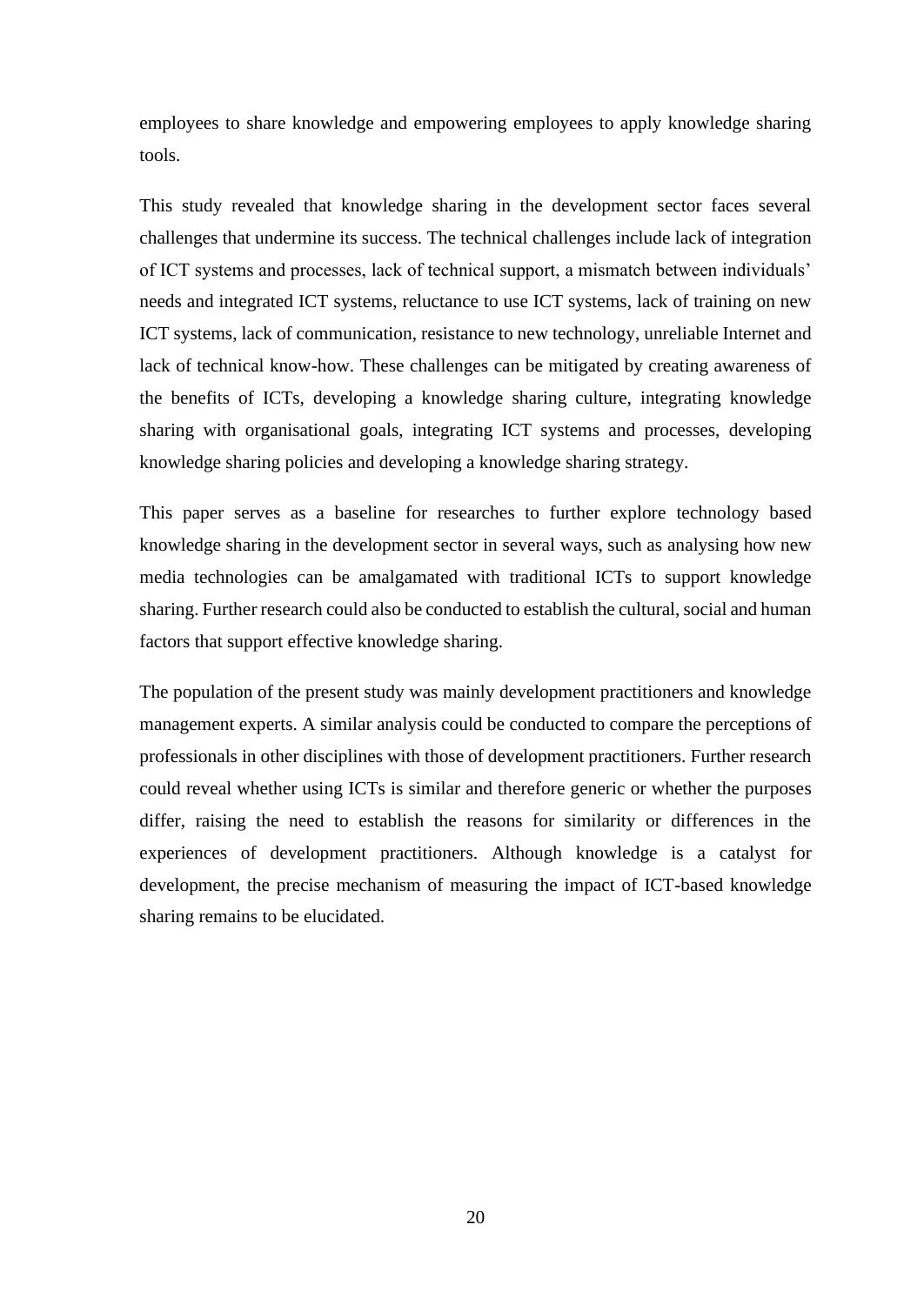#### **REFERENCES**

- Ajmal, M., Helo, P. & Kekäle, T. (2010). Critical factors for knowledge management in project business. *Journal of knowledge management,* 14**,** 156-168.
- Akude, J. E. (2014). Knowledge for development: a literature review and an evolving research agenda.
- Berraies, S., Hamza, K. A. & Chtioui, R. (2020). Distributed leadership and exploratory and exploitative innovations: mediating roles of tacit and explicit knowledge sharing and organizational trust. *Journal of Knowledge Management*.
- Bryman, A. & Bell, E. (2011). Business research methods. 3 uppl. *Malmö: Liber AB*.
- Carlucci, D., Lerro, A., Bolisani, E. & Damiani, F. (2010). Knowledge management in complex environments: the UN peacekeeping. *Measuring Business Excellence,* 14**,** 76-84.
- Cavaliere, V. & Lombardi, S. (2015). Exploring different cultural configurations: how do they affect subsidiaries' knowledge sharing behaviors? *Journal of Knowledge Management,* 19**,** 141-163.
- Chalkiti, K. & Sigala, M. (2008). Information sharing and knowledge creation in online forums: the case of the Greek online forum 'DIALOGOI'. *Current Issues in Tourism,* 11**,** 381-406.
- Cida (2003). *Knowledge Sharing: Methods, Meeting Places and Tools*.
- Creswell, J. 2016. Research Design.: Qualitative, Quantitative, Mixed Methods Approaches. University of Nebraska-Lincoln.
- Cummings, S., Heeks, R. & Huysman, M. (2003). Knowledge and learning in online communities in development: a social capital perspective.
- Davenport, T. H. & Prusak, L. (1998). *Working knowledge: How organizations manage what they know*, Harvard Business Press.
- Dewah, P. (2014). A survey of Information and Communication Technologies as enablers of knowledge capture and retention in three Southern Africa Development Community (SADC) public broadcasting corporations. *South African Journal of Libraries & Information Science,* 80.
- Dfid 2014. DFID Evaluation Strategy 2014 2019. *In:* Development, D. F. I. (ed.).
- Durmusoglu, S., Jacobs, M., Zamantili Nayir, D., Khilji, S. & Wang, X. (2014). The quasimoderating role of organizational culture in the relationship between rewards and knowledge shared and gained. *Journal of Knowledge Management,* 18**,** 19-37.
- Elias, M., Bayala, J. & Dianda, M. (2006). Impediments and innovations in knowledge sharing: the case of the African shea sector. *Knowledge Management for Development Journal,* 2**,** 52-72.
- Ferreira Peralta, C. & Francisca Saldanha, M. (2014). Knowledge-centered culture and knowledge sharing: the moderator role of trust propensity. *Journal of Knowledge Management,* 18**,** 538-550.
- Gichohi, H. & Wario, G. (2017). Factors affecting implementation of knowledge management practices in health based NGOs in Kenya: a case study of Family Health Options Kenya. *Strategic Journal of Business & Change Management,* 4.
- Githua, T. W. (2013). Knowledge management practices for selected non-profit organizations in the health sector–Nairobi County. *Unpublished MBA Research Project, University of Nairobi*.
- Harmaakorpi, V. & Melkas, H. (2005). Knowledge management in regional innovation networks: The case of Lahti, Finland. *European Planning Studies,* 13**,** 641-659.
- Harvey, B. & Mitchell, T. (2012). ICT-enabled knowledge sharing in North-South partnerships: Lessons from the AfricaAdapt Network. *ICTs, Climate Change and*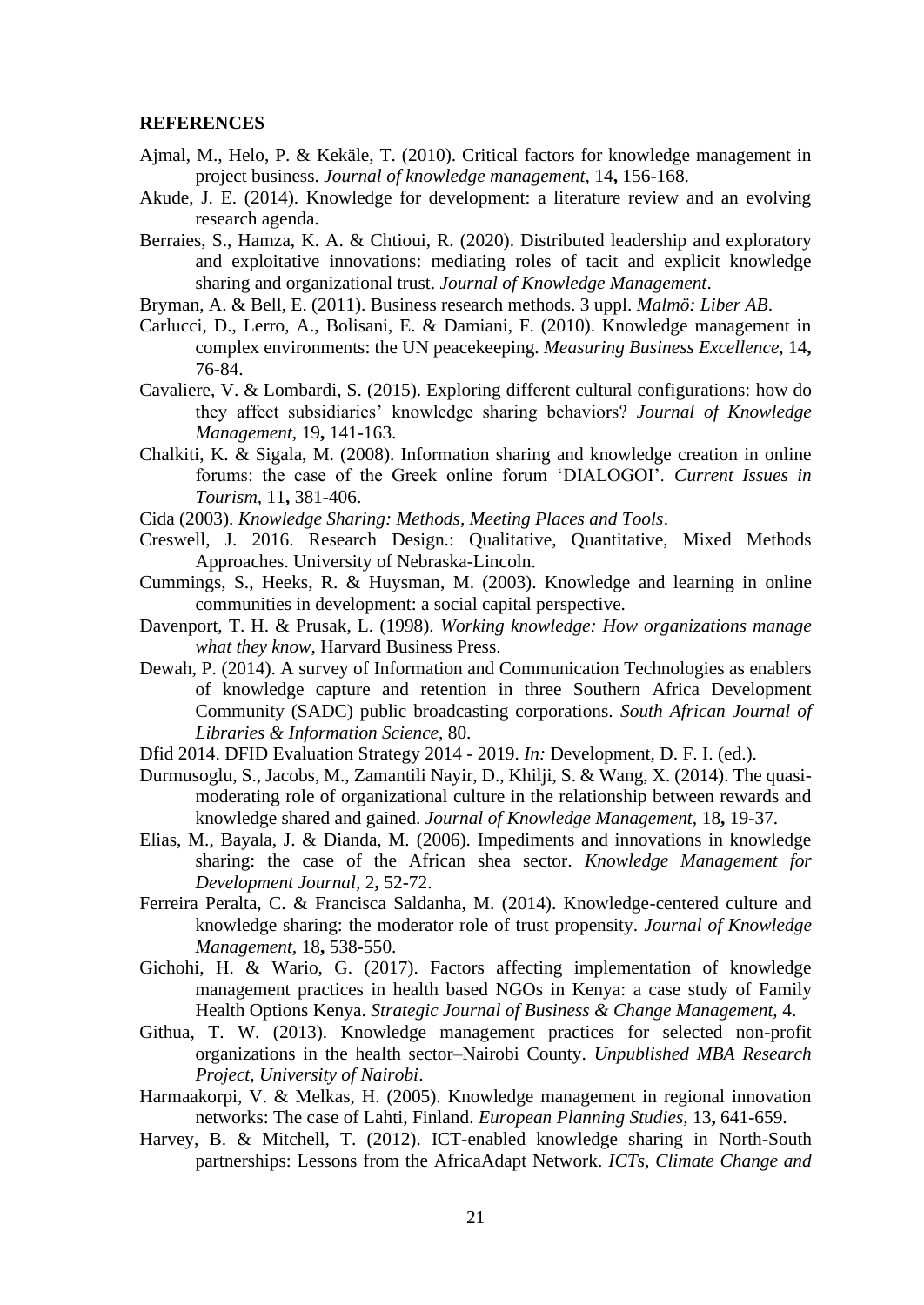*Development: Case Evidence. University of Manchester. [http://niccd.](http://niccd/) org/Book\_ICCD\_Case\_Evidence. pdf (accessed 25 January 2017)*.

- Hearn, S., Leborgne, E. & Brown, V. A. 2011. Monitoring and evaluating development as a knowledge industry: ideas in current practice. IKMemergent.
- Hulsebosch, J., Turpin, M. & Wagenaar, S. (2009). Monitoring and evaluating knowledge management strategies. *IKM Background Paper*.
- Juma, C., Sundsmo, A., Maket, B., Powell, R. & Aluoch, G. (2015). Using information communication technologies to increase the institutional capacity of local health organisations in Africa: a case study of the Kenya Civil Society Portal for Health. *Pan African Medical Journal,* 21.
- Kanyinga, K. & Mitullah, W. V. (2007). The Non-Profit Sector in Kenya: What we know and what we don't know.
- Lakshman, C. (2007). Organizational knowledge leadership: a grounded theory approach. *Leadership & Organization Development Journal,* 28**,** 51-75.
- Lwoga, E. T., Ngulube, P. & Stilwell, C. (2011). Challenges of Managing Indigenous Knowledge with other Knowledge Systems for Agricultural Growth in sub-Saharan Africa. *Libri: International Journal of Libraries & Information Services,* 61**,** 226- 238.
- Marchant, E. R. (2017). Organizational cultural hybrids: Nonprofit and for-profit cultural influences in the Kenyan technology sector. *Digital Kenya,* 303.
- Massey, A. P., Montoya-Weiss, M. M. & O'driscoll, T. M. (2002). Knowledge management in pursuit of performance: Insights from Nortel Networks. *MIS quarterly***,** 269-289.
- Mcgrath, S. & King, K. (2004). Knowledge-based aid: a four agency comparative study. *International Journal of Educational Development,* 24**,** 167-181.
- Mcnichols, D. (2010). Optimal knowledge transfer methods: a Generation X perspective. *Journal of Knowledge Management,* 14**,** 24-37.
- Mosoti, Z. & Masheka, B. (2010). Knowledge management: the case for Kenya. *Journal of Language, Technology & Entrepreneurship in Africa,* 2**,** 107-133.
- Muthamia, B. N. 2017. *Factors Influencing Knowledge Management in Organizations: A Case of Unwomen at East and Southern Africa Regional Office (ESARO).* United States International University-Africa.
- Nakata, M., Hamacher, D., Warren, J., Byrne, A., Pagnucco, M., Harley, R., Venugopal, S., Thorpe, K., Neville, R. & Bolt, R. (2014). Using modern technologies to capture and share indigenous astronomical knowledge. *Australian Academic & Research Libraries,* 45**,** 101-110.
- Nonaka, I. (1994). A dynamic theory of organizational knowledge creation. *Organization science,* 5**,** 14-37.
- Nonaka, I., Byosiere, P., Borucki, C. C. & Konno, N. (1994). Organizational knowledge creation theory: a first comprehensive test. *International Business Review,* 3**,** 337- 351.
- Nzui, C. K. 2014. *Information and communication technology and knowledge management at world agroforestry center (ICRAF) in Kenya.* Master dissertation, University of Nairobi, Nairobi, Kenya.
- Ofori-Dwumfuo, G. & Kommey, R. (2013). Utilization of ICT in knowledge management at the Ghana Volta River Authority. *Current Research Journal of Social Sciences,* 5**,** 91-102.
- Ondari-Okemwa, E. & Smith, J. G. (2009). The role of knowledge management in enhancing government service-delivery in Kenya. *South African Journal of Libraries and Information Science,* 75**,** 28-39.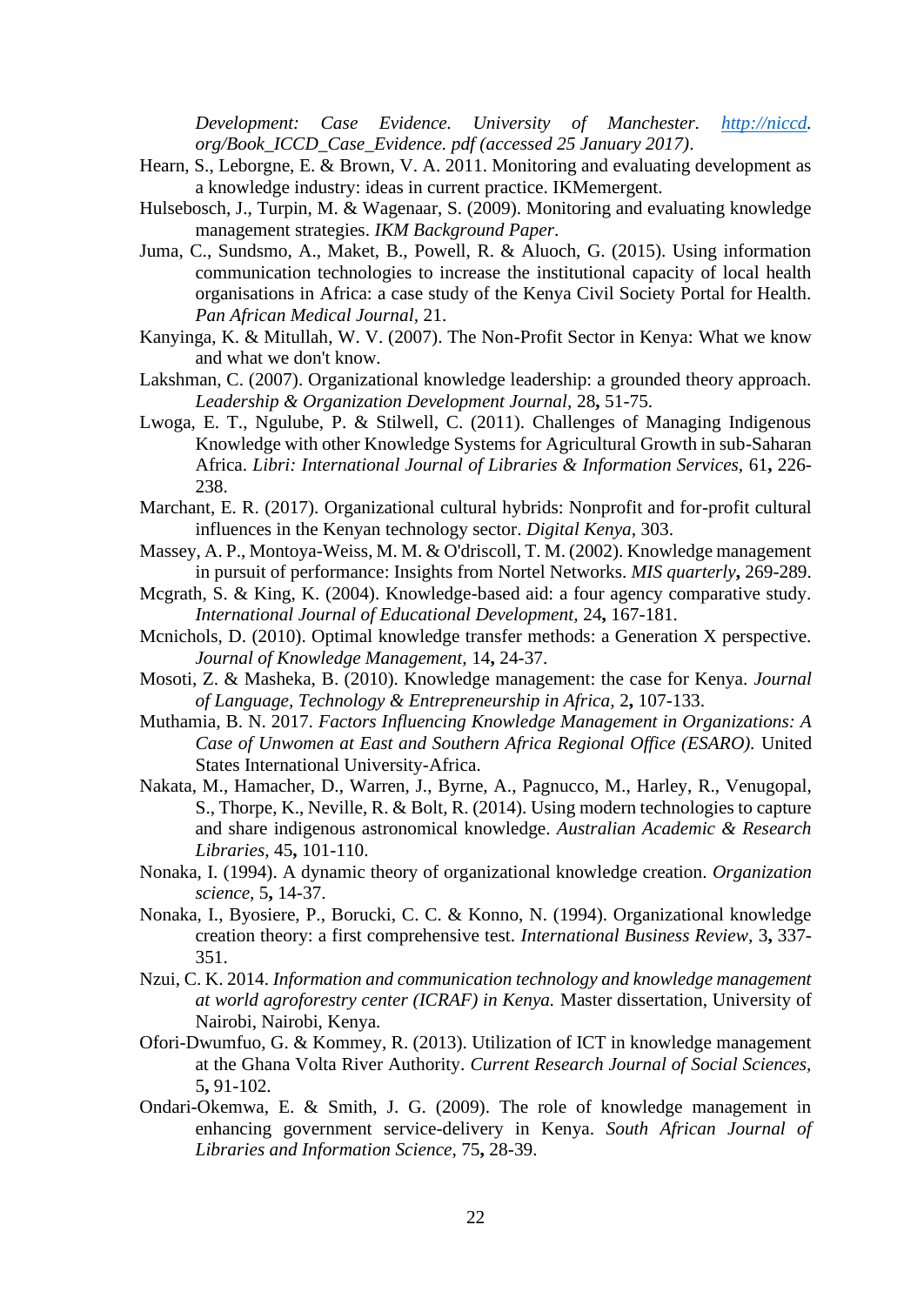- Organizations, D. O. D. 2019. Available:<http://www.devdir.org/> [Accessed 18 July 2019 2019].
- Panahi, S., Watson, J. & Partridge, H. (2013). Towards tacit knowledge sharing over social web tools. *Journal of Knowledge Management,* 17**,** 379-397.
- Ragsdell, G. & Jepson, A. (2014). Knowledge sharing: insights from Campaign for Real Ale (CAMRA) Festival volunteers. *International Journal of Event and Festival Management,* 5**,** 279-296.
- Rao, M. (2005). *Knowledge Management Tools and Techniques: Practitioners and Experts Evaluate KM Solutions* Elsevier Butterworth–Heinemann.
- Rathi, D., M. Given, L. & Forcier, E. (2014). Interorganisational partnerships and knowledge sharing: the perspective of non-profit organisations (NPOs). *Journal of Knowledge Management,* 18**,** 867-885.
- Ringel-Bickelmaier, C. & Ringel, M. (2010). Knowledge management in international organisations. *Journal of Knowledge Management,* 14**,** 524-539.
- Rossel-Cambier, K., Olsen, T. & Pourzand, N. (2007). Investing in knowledge for evidence-based social policies for children: Two case studies of knowledge dissemination initiatives in the Eastern Caribbean. *Knowledge Management for Development Journal,* 3**,** 74-84.
- Ryan, S. D. & Prybutok, V. R. (2001). Factors affecting the adoption of knowledge management technologies: a discriminative approach. *Journal of Computer Information Systems,* 41**,** 31-37.
- Saunders, M. N. (2011). *Research methods for business students, 5/e*, Pearson Education India.
- Sawe, E. J. & Rotich, G. (2017). Influence of knowledge management on service delivery: case of the anti-counterfeit agency. *Strategic Journal of Business & Change Management,* 4**,** 889-904.
- Sian Lee, C. & Kelkar, R. S. (2013). ICT and knowledge management: perspectives from the SECI model. *The Electronic Library,* 31**,** 226-243.
- Spingies, V. H. 2010. Methods of knowledge gathering and the role of the knowledge worker in sharing relevant information for sustainable development and learning. *IFLA Conference.* Gothenburg, Sweden.
- Staiger-Rivas, S., Le Borgne, E., Victor, M., Hagmann, J., Sette, C. & Kosina, P. (2015). Group facilitation in CGIAR: experiences and lessons from international agricultural research organizations. *Knowledge Management for Development Journal,* 11**,** 77-90.
- Talyarkhan, S., Grimshaw, D. & Lowe, L. Reaching the last mile: Knowledge sharing for development. fifth European conference on organizational learning, knowledge and capabilities, Innsbruck, 2004.
- Tangaraja, G., Mohd Rasdi, R., Ismail, M. & Abu Samah, B. (2015). Fostering knowledge sharing behaviour among public sector managers: a proposed model for the Malaysian public service. *Journal of Knowledge Management,* 19**,** 121-140.
- Tong, J. & Shaikh, S. A. 2010. ICT driven knowledge management in developing countries: A case study in a chinese organisation. *Communications: Wireless in Developing Countries and Networks of the Future.* Springer.
- Van Baalen, P., Bloemhof-Ruwaard, J. & Van Heck, E. (2005). Knowledge Sharing in an Emerging Network of Practice:: The Role of a Knowledge Portal. *European Management Journal,* 23**,** 300-314.
- Van Der Meer, R., Torlina, L. & Mustard, J. (2009). Knowledge sharing by organisations in sustainable development projects.